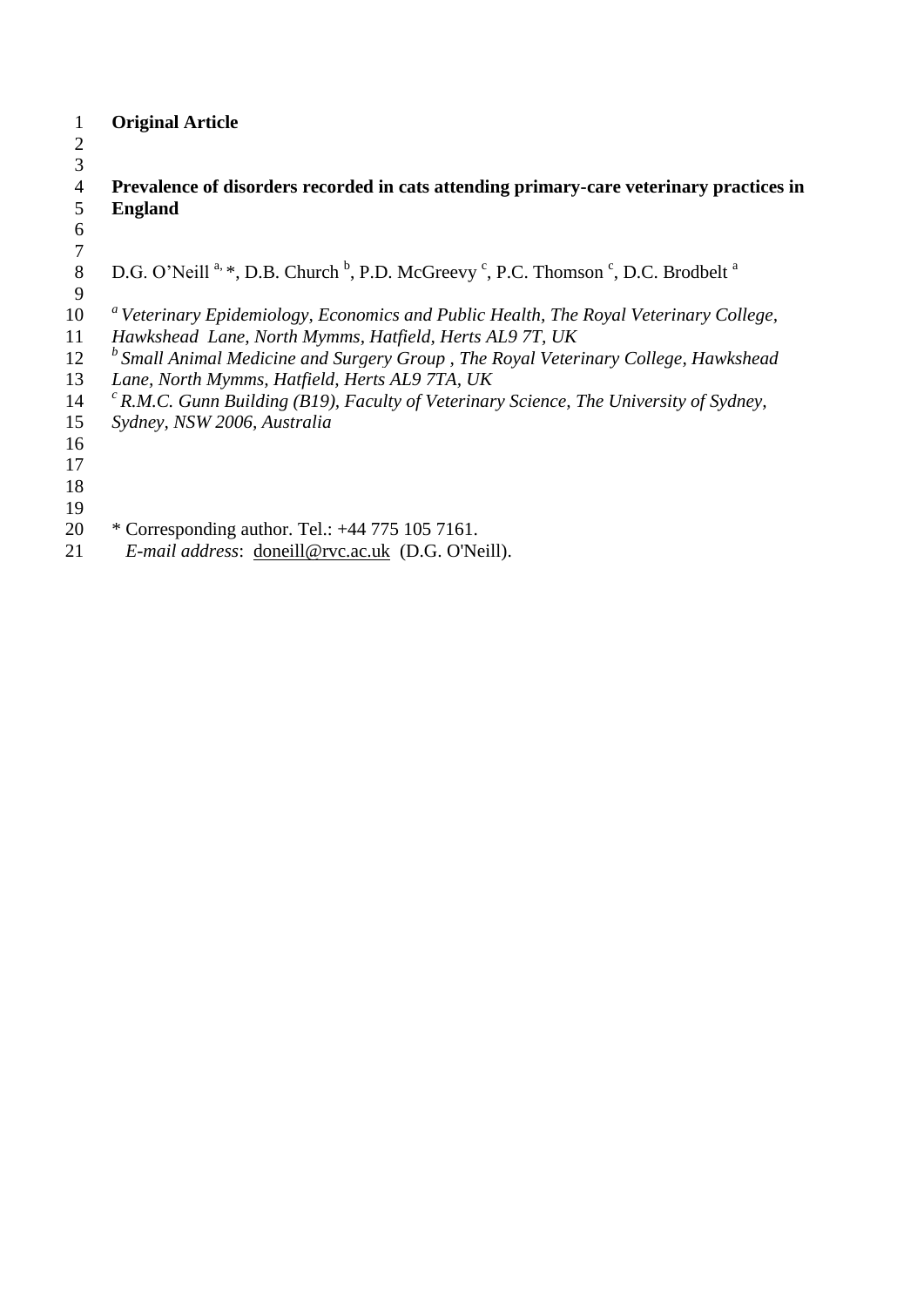#### Abstract

 Improved understanding of absolute and relative prevalence values for common feline disorders would support clinicians when listing differential diagnoses and assist prioritisation of breeding, research and health control strategies. This study aimed to analyse primary-care veterinary clinical data within the VetCompass project to estimate the prevalence of the most common disorders recorded in cats in England and to evaluate associations with purebred status. It was hypothesised that common disorders are more prevalent in purebred cats than in crossbred cats. From a study population of 142,576 cats attending 91 clinics across central and South-Eastern England from September 1, 2009 to January 15, 2014, a random sample of 3,584 cats was selected for detailed clinical review to extract information on all disorders recorded.

 The most prevalent diagnosis-level disorders recorded were periodontal disease (*n* = 499; prevalence, 13.9%, 95% confidence intervals [CI], 12.5-15.4), flea infestation (*n* = 285; prevalence, 8.0%; 95% CI, 7.0-8.9) and obesity (*n* = 239; prevalence, 6.7%; 95% CI, 5.7- 7.6). The most prevalent disorder groups recorded were dental disorders (*n* = 540; prevalence, 15.1%, 95% CI, 13.6-16.6), traumatic injury (*n* = 463; prevalence, 12.9%; 95% CI, 11.6- 14.3) and dermatologic disorders (*n* = 373; prevalence, 10.4%; 95% CI, 9.2-11.7). Crossbred cats had higher prevalence for two disorders among the twenty most common disorders recorded and purebreds had higher prevalence for one disorder. Veterinarians could use these results to prioritise highly prevalent disorders as they focus their diagnostic and prophylactic efforts.

 The study did not show an increased prevalence of common disorders in purebred cats compared with crossbred cats. Primary-care veterinary clinical data were shown to be versatile and useful for demographic and clinical studies on cats.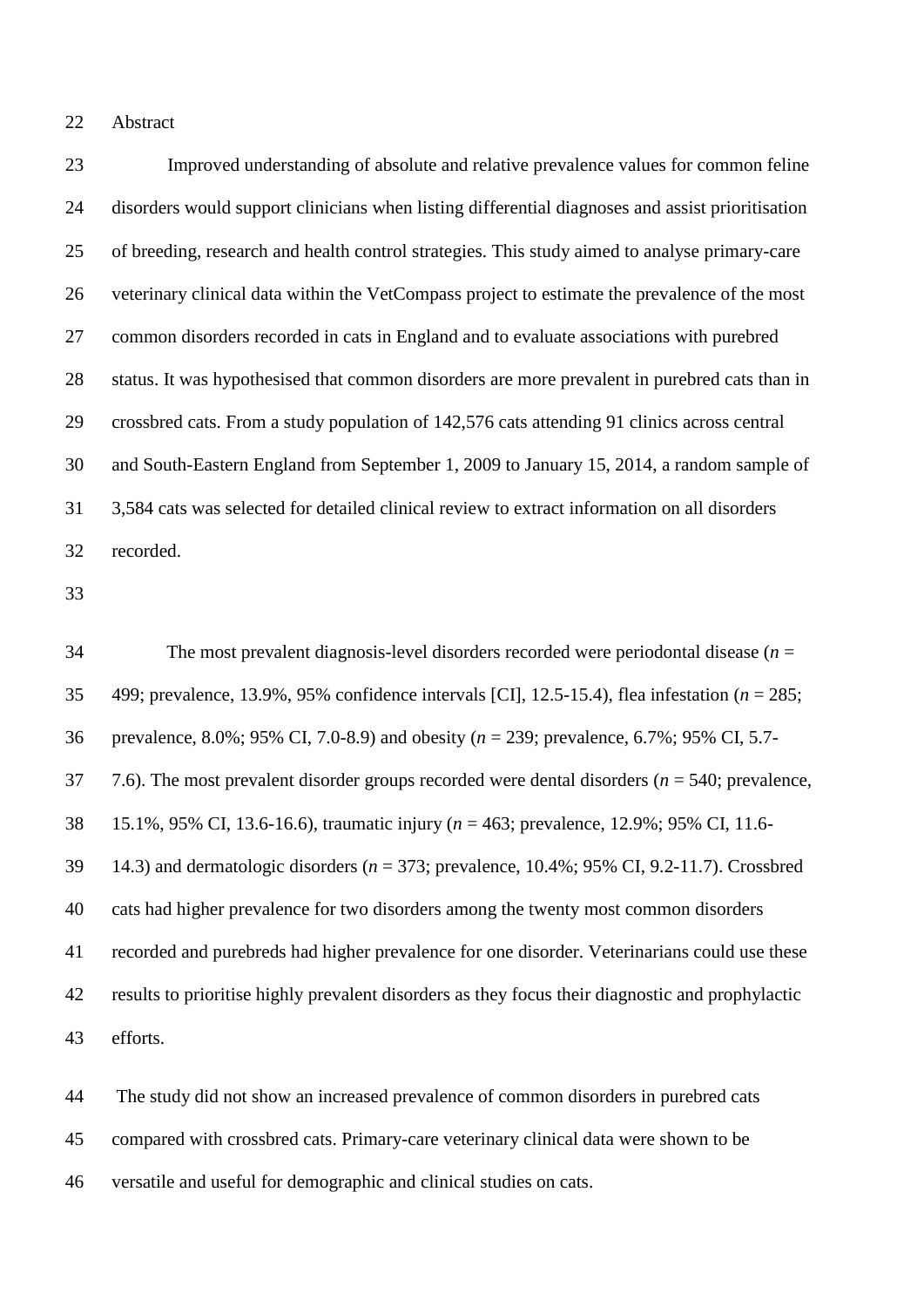- *Keywords:* Electronic patient record; Epidemiology; Feline; Prevalence; Primary-care
- veterinary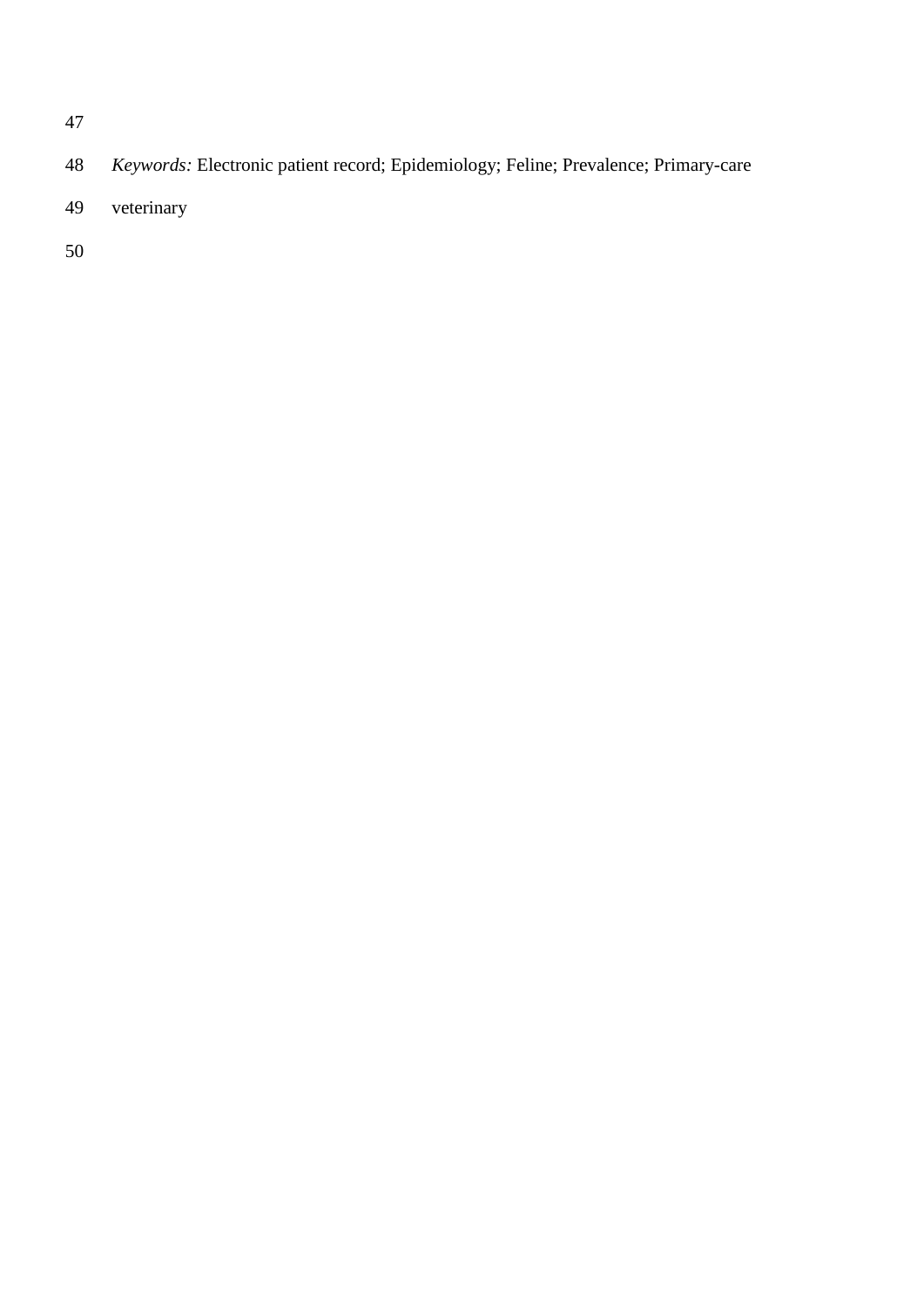### Introduction

| 52 | The domestic cat (Felis catus) was domesticated more than 9,000 years ago (Driscoll                       |
|----|-----------------------------------------------------------------------------------------------------------|
| 53 | et al., 2007). It is estimated that 8.5 to 10.3 million cats are currently owned in the UK and            |
| 54 | 19.0-25.5% of households own at least one cat (Murray et al., 2010; PFMA, 2013) <sup>1</sup> . Despite    |
| 55 | substantial medical and genetic advances at an individual cat level (Chandler et al., 2007;               |
| 56 | Pontius et al., 2007; Drobatz and Costello, 2010; RCVS, 2014) <sup>2</sup> , there is an abiding shortage |
| 57 | of health information on cats at the population level (Bateson, 2010). Improved                           |
| 58 | understanding of absolute and relative prevalence values for common feline disorders would                |
| 59 | support clinicians when listing differential diagnoses (Gough, 2007) and would facilitate                 |
| 60 | strategic prioritisation of breeding, research and health control efforts in cats (McGreevy,              |
| 61 | 2007; Bessant, 2009; Bateson, 2010).                                                                      |
| 62 |                                                                                                           |
| 63 | The BBC documentary Pedigree Dogs Exposed <sup>3</sup> asserted that the health of purebred               |
| 64 | dogs is deteriorating because of inbreeding and conformational extremes. Although just 8%                 |
| 65 | of cats are estimated to be purebred, compared with 75% of dogs <sup>4</sup> , inherited and breed-       |
| 66 | related disorders are also thought to contribute materially to the feline disease burden                  |
| 67 | (Bessant, 2009). More than 200 feline genetic diseases have been identified (Pontius et al.,              |
| 68 | 2007; ICC, 2013) <sup>5</sup> , disorder predispositions have been reported in 31 cat breeds (Gough and   |
| 69 | Thomas, 2010) and many cat breeds are phenotypically defined by genetic mutations that                    |
|    |                                                                                                           |

<sup>1&</sup>lt;br>
<sup>1</sup> See: PFMA, 2013. Pet Population 2013.<http://www.pfma.org.uk/pet-population/> (accessed 22 March 2014).

<sup>&</sup>lt;sup>2</sup> See: RCVS, 2014. Recognised Specialist List 2014. [http://www.rcvs.org.uk/document](http://www.rcvs.org.uk/document-library/recognised-specialist-list-2013/)[library/recognised-specialist-list-2013/](http://www.rcvs.org.uk/document-library/recognised-specialist-list-2013/) (accessed 22 March 2014).

 See: BBC, 2008. Pedigree Dogs Exposed. [http://www.bbc.co.uk/pressoffice/pressreleases/stories/2008/08\\_august/19/dogs.shtml](http://www.bbc.co.uk/pressoffice/pressreleases/stories/2008/08_august/19/dogs.shtml) (accessed 22 March 2014).

<sup>&</sup>lt;sup>4</sup> See: PFMA, 2012. The Pet Food Manufacturers' Association 'Statistics'. <http://www.pfma.org.uk/statistics/> (accessed 22 March 2014).

<sup>&</sup>lt;sup>5</sup> See: ICC, 2013. Inherited disorders in cats. [http://www.icatcare.org/advice/cat](http://www.icatcare.org/advice/cat-breeds/inherited-disorders-cats)[breeds/inherited-disorders-cats](http://www.icatcare.org/advice/cat-breeds/inherited-disorders-cats) (accessed 22 March 2014).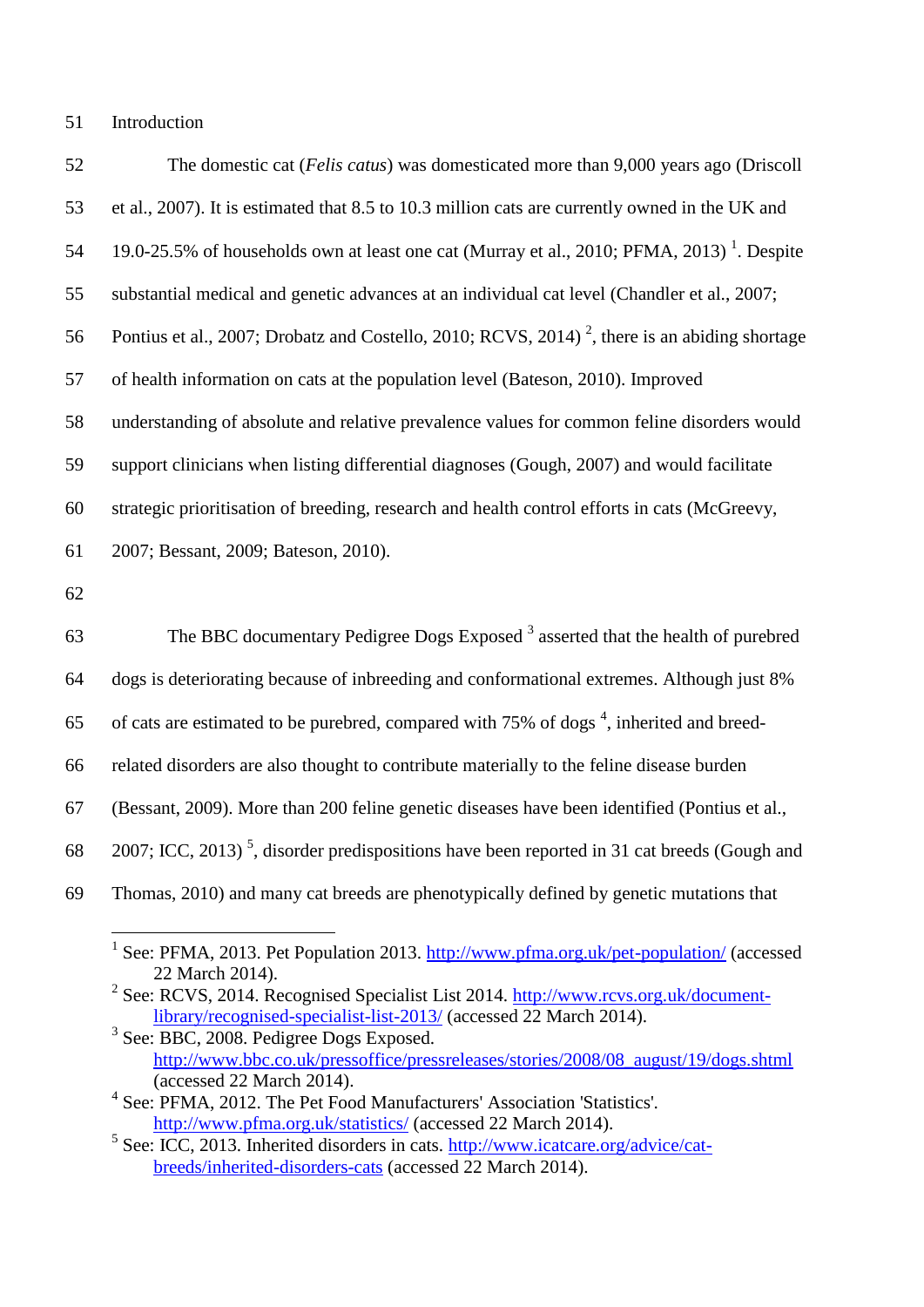adversely affect health [\(Gunn-Moore et al., 2008\)](#page-17-4). Comparing the prevalence of common disorders between purebred and crossbred cats would improve our understanding of the impacts to overall feline health from purebred status, conformational extremes and low genetic diversity.

 Generation of reliable population statistics on disorder occurrence requires large-scale systematised data collection [\(Bateson, 2010\)](#page-16-3). Electronic patient record (EPR) data collected from primary-care veterinary practices have been proposed for reliable epidemiological analyses [\(McGreevy, 2007;](#page-17-1) [Bateson, 2010\)](#page-16-3). Clinical data recorded by veterinarians at the time of the clinical events should reduce misclassification and recall biases, and data collection covering every patient treated should minimise selection biases [\(Bateson, 2010\)](#page-16-3). 81 The VetCompass primary-care veterinary database <sup>6</sup> offers comprehensive demographic and clinical information for epidemiological studies [\(Kearsley-Fleet et al., 2013;](#page-17-5) [O'Neill et al.,](#page-18-4)  [2013a;](#page-18-4) [O'Neill et al., 2013b;](#page-18-5) [Mattin et al., 2014;](#page-17-6) [VetCompass, 2014\)](#page-19-0). This study aimed to estimate the prevalence of the most common disorders in cats attending primary-care veterinary practices in England and to evaluate the influence, if any, of purebred status on the occurrence of common disorders. It was hypothesised that purebred cats have a higher prevalence of common disorders compared with crossbred cats. Materials and methods 91 The VetCompass companion animal surveillance system <sup>6</sup> collects de-identified

electronic patient record (EPR) data from primary-care veterinary practices for

Figure 2.1 and 5.2013. VetCompass: Health surveillance for UK companion animals. <http://www.rvc.ac.uk/VetCOMPASS/> (accessed 22 March 2014).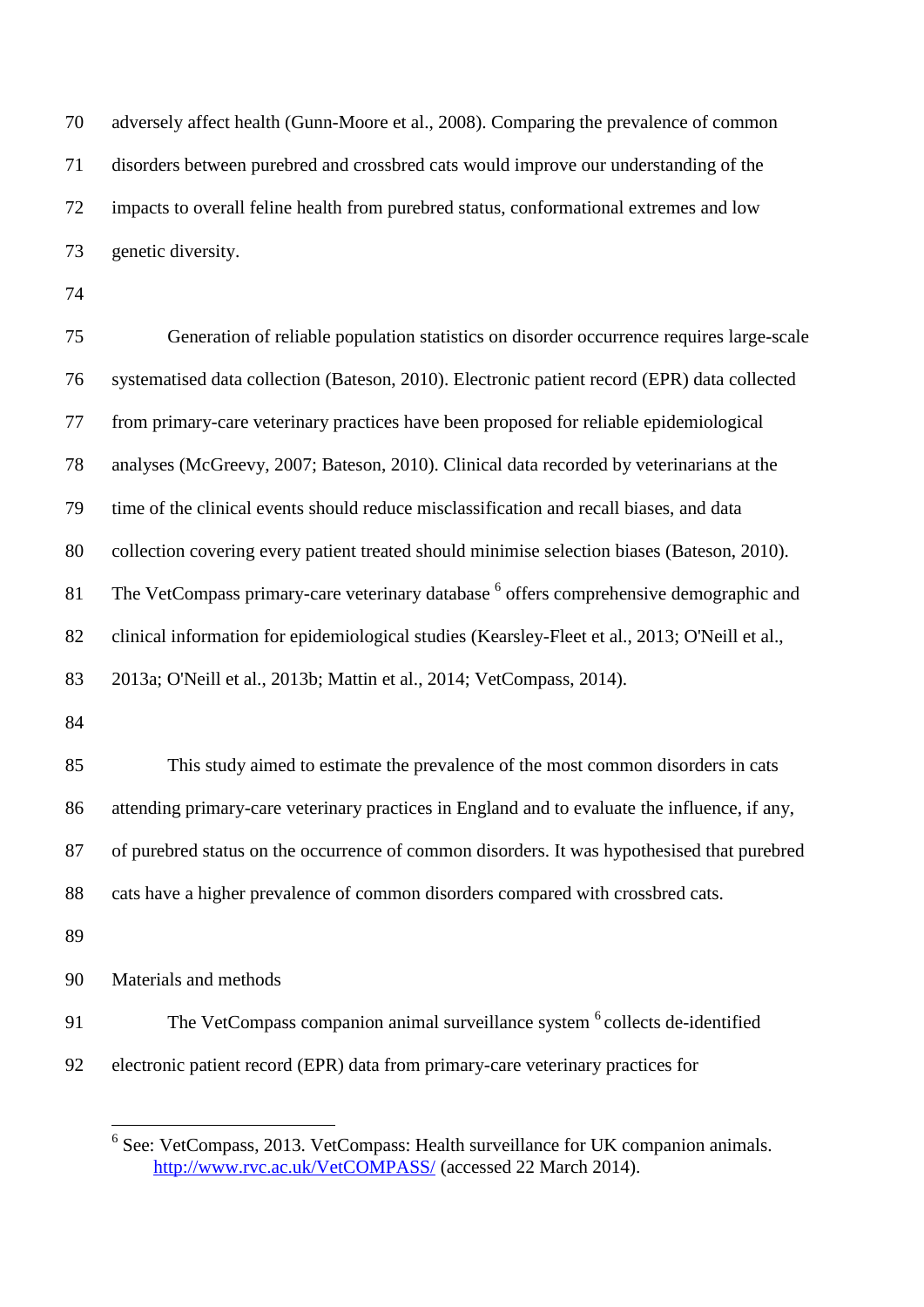epidemiological research. Disorder terms were selected by veterinarians at episodes of 94 clinical care from an embedded standard nomenclature, the VeNom codes<sup>7</sup>. Clinical data were extracted electronically from practice management systems using integrated clinical queries [\(Kearsley-Fleet et al., 2013\)](#page-17-5) and automatically uploaded every week (from September 97 1, 2009 to January 15, 2014) to a secure structured query language database. Demographic (animal identification number, species, breed, date of birth, sex, neuter status, insurance status and weight) and clinical (free-form text clinical notes, VeNom disorder terms and treatment, with relevant dates) data fields were collected. Ethics approval was granted by the RVC Ethics and Welfare Committee (reference number 2010 1076).

 The study sampling frame included all cats with at least one EPR recorded attending any practice within the Medivet Veterinary Group, a large network of integrated veterinary 105 practices covering Central and South-Eastern England <sup>8</sup>. Cats were selected randomly from 106 the overall sampling frame <sup>9</sup> for detailed review of their clinical notes and VeNom disorder terms to identify all final disorder terms. Instead of full analysis of the entire dataset, a sampling methodology was chosen because of the considerable time input required for manual extraction and validation of disorder terms. VeNom disorder terms originally entered at consultations might have been updated to more precise or even different terms after further clinical investigation and thus were deemed insufficiently reliable for automated analytic methods. Sample size calculations estimated that, from a study population of 140,000 cats, a sample of 3,648 animals was required to represent a disorder that has a 2.5% expected

 See: The VeNom Coding Group, 2013. VeNom Veterinary Nomenclature. [http://www.venomcoding.org](http://www.venomcoding.org/) (accessed 22 March 2014).

<sup>&</sup>lt;sup>8</sup> See: Medivet, 2014. Medivet: the veterinary partnership.<http://www.medivet.co.uk/> (accessed 22 March 2014).

<sup>&</sup>lt;sup>9</sup> See: <u>www.random.org</u> (accessed 22 March 2014).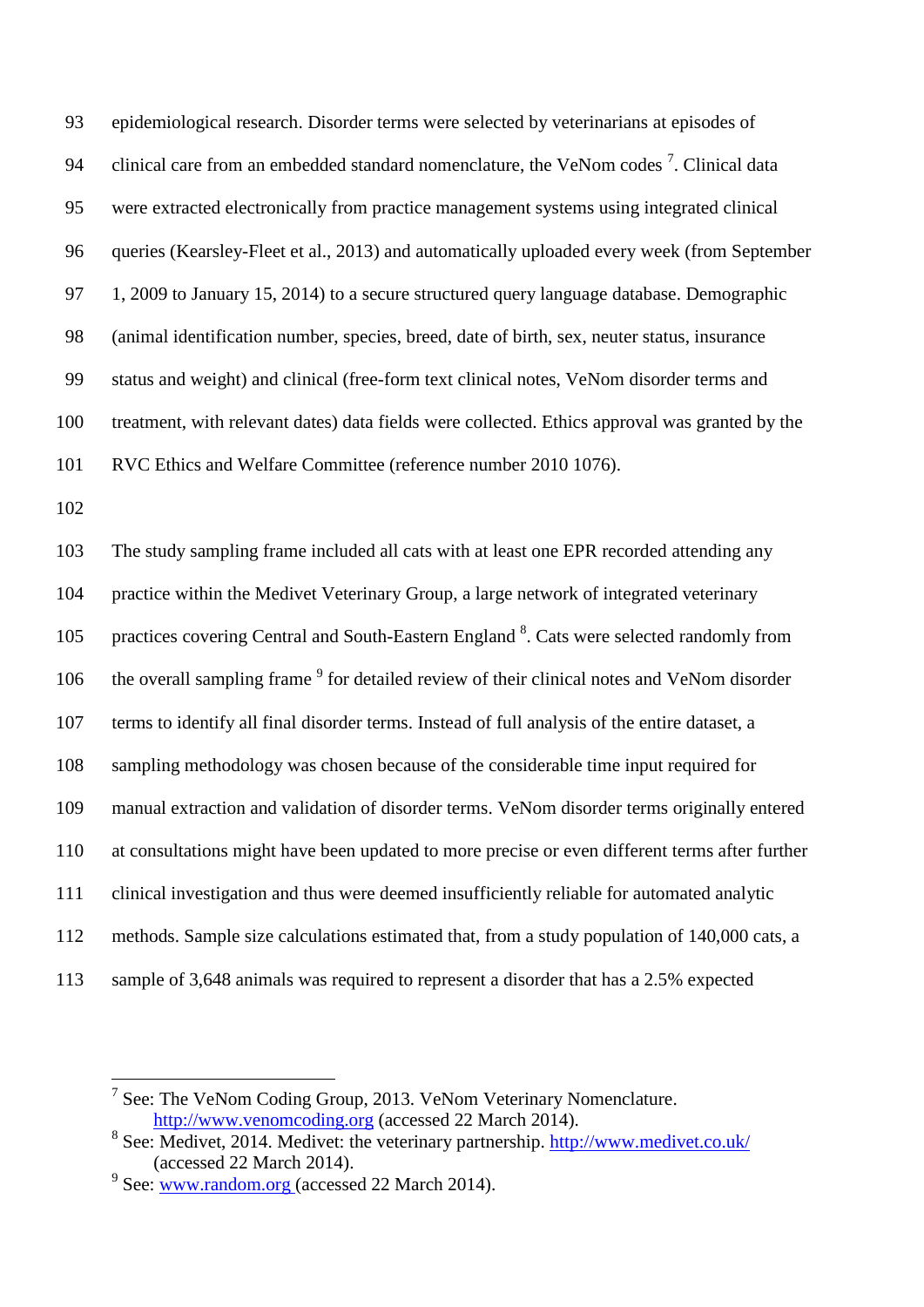114 frequency with a precision of 0.5% at a 95% confidence level  $^{10}$ . During the data extraction process, disorder terms were re-coded to their most appropriate VeNom term for further analysis. Elective (e.g. neutering) or prophylactic (e.g. vaccination) clinical events were not included. Multiple counting of open-ended disorders was avoided by including only the first event for ongoing conditions. The final disorder term only was used if diagnoses were revised over time, assuming that diagnostic accuracy increased over time [\(Willard and Tvedten,](#page-19-1)  [2004\)](#page-19-1). The parent term only was included for disorders with multiple child terms (Sleator and [Endre Tarjan, 1983\)](#page-18-6); e.g. a parent term road traffic accident may have multiple child terms such as laceration and fracture). Disorder events that were aetiologically independent, despite sharing the same disorder term name (e.g. new occurrences of cat bite abscesses), were included separately. Distinction was not made between pre-existing and incident disorder presentations. Disorders described in the clinical notes by presenting sign terms (e.g. 'vomiting and diarrhoea') were included by using the first sign listed (e.g. vomiting). Inclusion of dental disorders in the study required recommendation of surgical or medical intervention by the veterinarian.

<u>.</u>

130 Recognisable specified breeds were grouped as 'purebred' and all other cats were grouped as 'crossbred'. Neuter status was defined by the final EPR status. Insurance status described whether a cat was insured at any time. The maximum bodyweight (kg) for cats aged 6 months or older over was categorised into five groups (< 3.0 kg, 3.0 - 3.9 kg, 4.0 - 4.9 134 kg,  $5.0 - 5.9$  kg and  $> 6.0$  kg). The age (years) at the final EPR was categorised into eight groups (< 1.0, 1.0-2.9, 3.0-5.9, 6.0-8.9, 9.0-11.9, 12.0-14.9, 15.0-17.9 and ≥ 18.0). Time

 See: Epi Info 7 CDC, 2012. Centers for Disease Control and Prevention (US): Introducing Epi Info 7. **<http://wwwn.cdc.gov/epiinfo/7>** (accessed 22 March 2014).

 See: ICC, 2014. Cat breeds.<http://www.icatcare.org/advice/cat-breeds> (accessed 22 March 2014).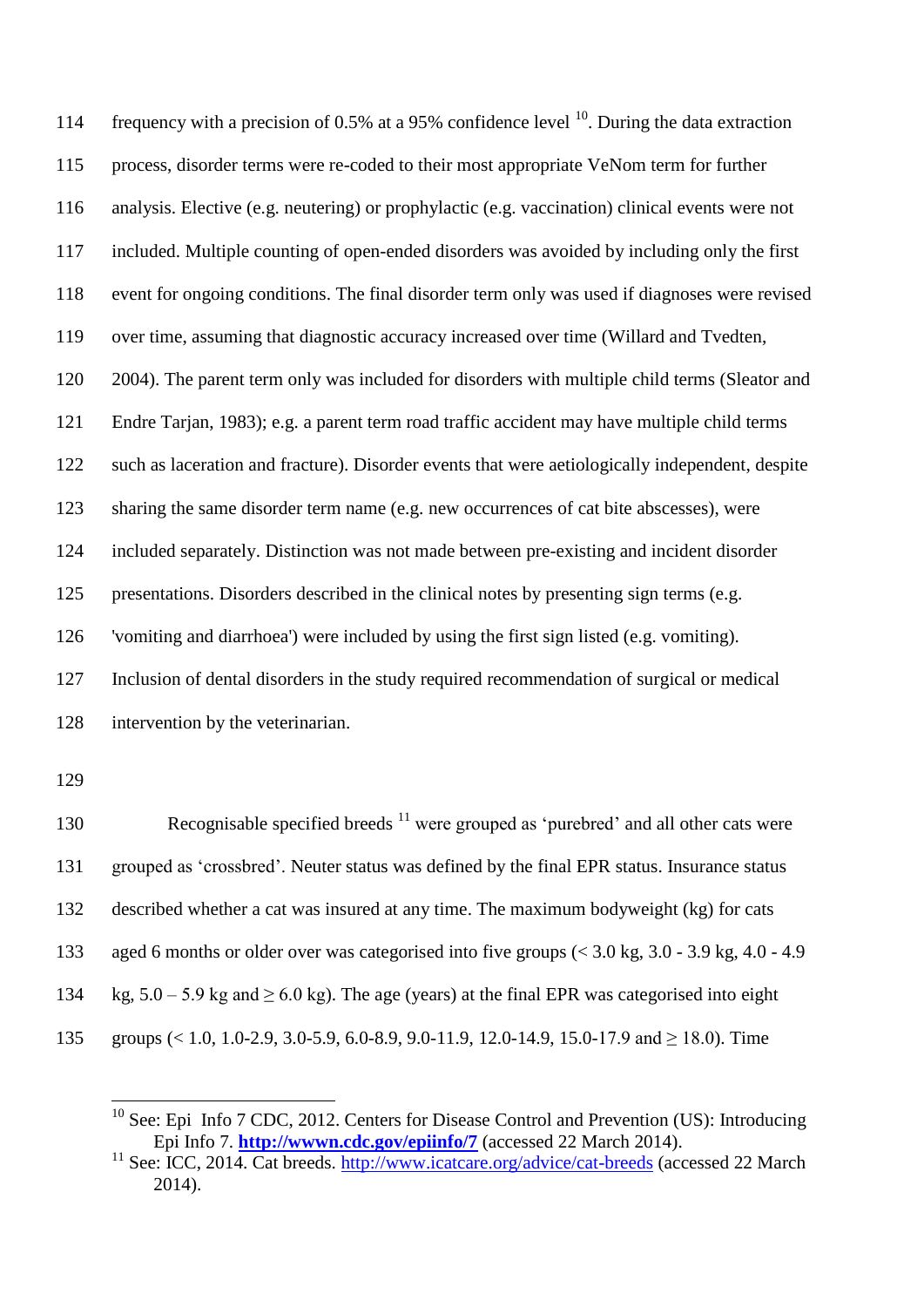within the study was calculated using the earliest and latest EPR dates. The mechanism (euthanasia or non-assisted; [\(McMillan, 2001\)](#page-18-7) and age (years) at death was recorded. The mean and standard deviation (SD) described normally distributed data while the median, interquartile range (IQR) and range described non-normally distributed data [\(Kirkwood and](#page-17-7)  [Sterne, 2003\)](#page-17-7).

 Extracted VeNom disorder terms were mapped to both diagnosis-level and mid-level precision hierarchies for analysis. Diagnosis-level terms described extracted disorder terms at the highest clinical precision that was recorded within the EPR (e.g. a record of 'cat bite abscess' would remain as 'cat bite abscess' and a record of 'abscess' would remain as 'abscess'). Mid-level terms grouped extracted terms at general precision level (e.g. both 'cat bite abscess' and 'abscess' would map to 'abscess'). Data cleaning used a spreadsheet (Microsoft Office Excel 2007, Microsoft) before export to a commercially available statistical software program (Stata Version 11.2, Stata) for analyses. Descriptive statistics were generated for the overall study population and the sample group. Prevalence values with 95% confidence intervals (CI) were tabulated for the twenty most prevalent diagnosis-level and mid-level disorders and were reported across all sampled cats, purebred cats and crossbred cats. The proportion of cats with at least one disorder was reported and compared between purebred and crossbred cats using the chi-squared test. The median (IQR, range) number of disorders recorded per cat was reported and compared between purebred and crossbred cats, using the Wilcoxon rank-sum test. Prevalence values were compared between purebred and crossbred cats for the twenty most common diagnosis-level and mid-level disorders using the chi-squared test or Fisher's exact test as appropriate [\(Kirkwood and Sterne, 2003\)](#page-17-7). Holm- adjustment of *P*-values accounted for multiple testing effects [\(Aickin and Gensler, 1996\)](#page-16-5). Statistical significance was set at 5%. The CI estimates were derived from standard errors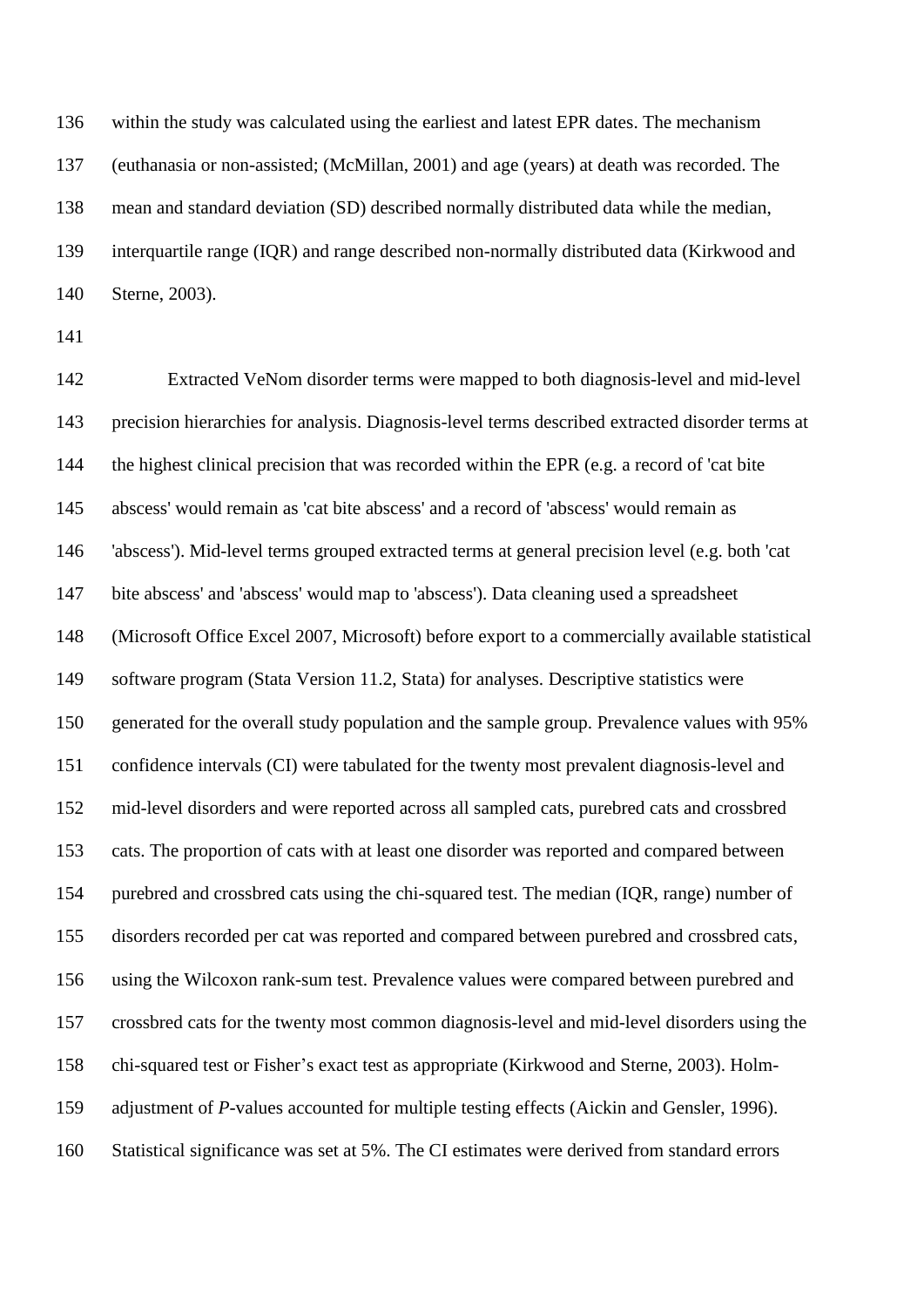based on approximation to the normal distribution for disorders with ≥10 events [\(Kirkwood](#page-17-7)  [and Sterne, 2003\)](#page-17-7), while the Wilson approximation method was used for disorders with <10 events [\(Agresti and Coull, 1998\)](#page-16-6).

Results

The study population comprised 142,576 cats attending 91 clinics. Demographic

examination of cats with information available indicated that 15,636 (11.0%) cats were

purebred; 72,875 (51.5%) cats were female; 78,080 (96.5%) cats were neutered, and 26,584

(29.6%) were insured. The mean (SD) weight was 4.4 (1.2) kg and the median age was 4.5

years (IQR, 1.2-10.7; range, 0.0-27.2). The most common pure breeds were British Shorthair

(*n* = 3,380; 2.4%), Persian (*n* = 1,942; 1.4%), Bengal (*n* = 1,466; 1.0%), Burmese (*n* = 1,321;

0.9%), Siamese (*n* = 1,318; 0.9%) and Ragdoll (*n* = 1,215; 0.9%; Table 1). Data

completeness varied between the variables: breed 100.0%, sex 99.2%, neutered 56.7%,

insured 63.1%, weight 65.2% and age 85.4%.

The study sample comprised 3,584 cats (2.5% of the overall population) attending 88

clinics. Of cats with information available, 377 (10.5%) cats were purebred; 1,800 (50.6%)

cats were female; 2,165 (96.7%) cats were neutered, and 722 (29.0%) were insured. The

mean (SD) weight was 4.4 (1.2) kg and the median age was 4.5 years (IQR, 1.2-10.2; range,

0.0-23.0). The most common pure breeds were British Shorthair (*n* = 73; 2.0%), Persian (*n* =

50; 1.4%), Burmese (*n* = 41; 1.2%), Bengal (*n* = 38; 1.1%), Ragdoll (*n* = 33; 0.9%), Birman

(*n* = 23; 0.6%) and Siamese (*n* = 22; 0.6%). Of the sampled cats, 457 (12.8%) cats died

during the study period. The median (IQR, range) age at death was 13.6 years (9.0-16.9, >

0.0-23.0) and 369 (84.4%) deaths were by euthanasia. The median (IQR, range) time within

the study per cat was 2.4 years (1.6-3.0, 0.1-4.3). The sample and study populations were

similar across all measures assessed (Table 1).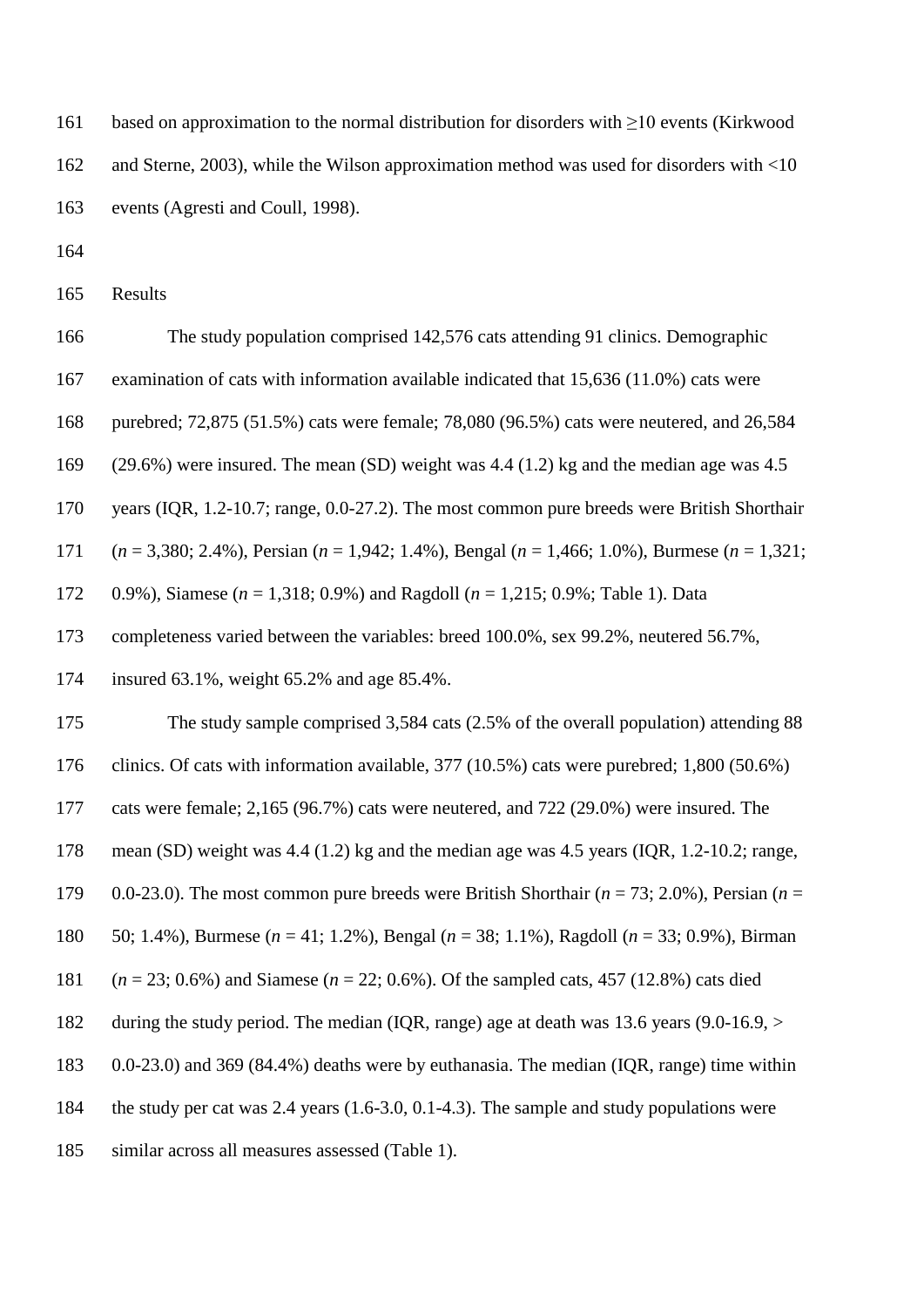There were 350 unique diagnosis-level disorder terms and 45 unique mid-level disorder categories recorded. Overall, 5,303 unique disorder events were recorded in the sampled cats and 2,449 (68.3%) cats had at least one disorder recorded. There was no significant difference in the proportion of purebred and crossbred cats that had at least one disorder recorded (purebred cats, 70.3% compared with crossbred cats, 68.1%; *P* = 0.390). The median (IQR, range) number of disorders recorded per cat was 1 (0-2, 0-11). Purebred and crossbred cats did not differ in the number of disorders recorded per cat (median, IQR, range: purebred 1, 0-2, 0-8 vs. crossbred 1, 0-2, 0-11; *P* = 0.220).

 The most prevalent diagnosis-level disorders recorded were periodontal disease (*n* = 499; prevalence, 13.9%; 95% CI, 12.5-15.4), flea infestation (*n* = 285; prevalence, 8.0%; 95% CI, 7.0-8.9), obesity (*n* = 239; prevalence, 6.7%; 95% CI, 5.7-7.6), heart murmur (*n* = 179; prevalence, 5.0%; 95% CI, 4.1-5.8) and traumatic injury (*n* = 164; prevalence, 4.6%; 95% CI, 3.8-5.3). Comparing purebred and crossbred cats on the twenty most-prevalent diagnosis-level disorders, crossbreds had higher prevalence for two disorders (abscess 202 [excluding cat bite abscess],  $P = 0.009$ ; hyperthyroidism,  $P = 0.002$ ) whereas purebreds had higher prevalence for one disorder (coat disorder; *P* < 0.001; Table 2).

 The most prevalent mid-level disorders recorded in cats were dental disorders (*n* = 540; prevalence, 15.1%; 95% CI, 13.6-16.6), traumatic injury (*n* = 463; prevalence, 12.9%; 95% CI, 11.6-14.3), dermatologic disorders (*n* = 373; prevalence, 10.4%; 95% CI, 9.2-11.7), 208 enteropathic ( $n = 358$ ; prevalence, 10.0%; 95% CI, 8.9-11.1) and parasitic infestation ( $n =$  351; prevalence, 9.8%; 95% CI, 8.7-10.9). Comparing purebred and crossbred cats on the twenty most-prevalent mid-level disorders, crossbreds had higher prevalence for two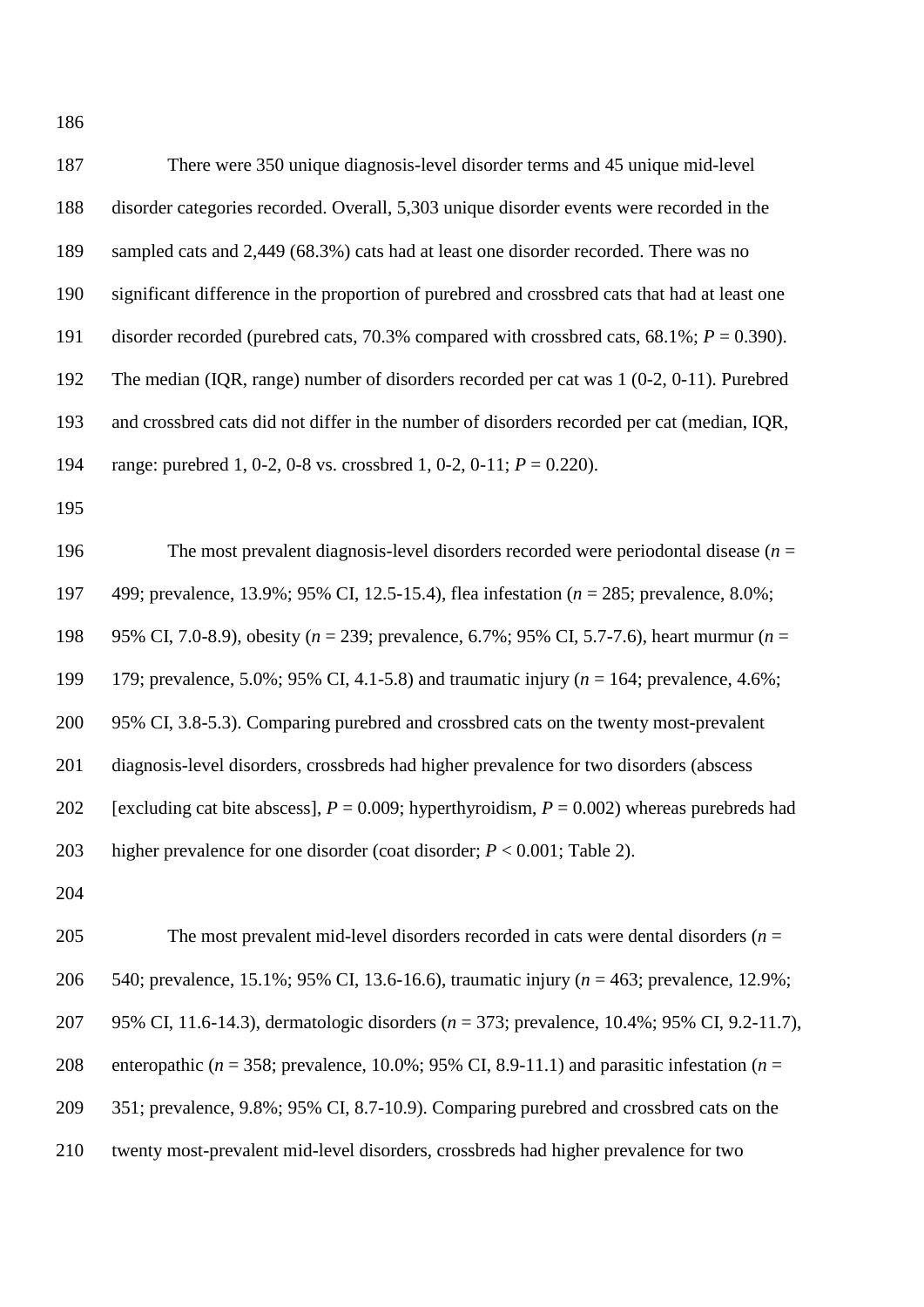211 disorders (abscess,  $P = 0.002$ ; endocrine disorder,  $P = 0.030$ ) whereas purebreds had higher prevalence for one disorder (upper respiratory tract disorder, *P* < 0.001; Table 3).

Discussion

 This study identified the most prevalent disorders recorded in cats attending primary- care veterinary practices in England as periodontal disease, flea infestation, obesity, heart murmur and traumatic injury. At a disorder group level, the most common disorders of cats were dental, traumatic, dermatologic, enteropathic and parasitic. There was no evidence supporting higher prevalence of common disorders in purebred compared with crossbred cats. Primary-care veterinary EPR data were shown to be versatile and useful for demographic and 221 clinical studies on cats.

 The current study identified dental disease as the most common disorder, with 15.1% of cats affected by overall dental disorders including 13.9% recorded specifically with periodontal disease. A US study of primary-care clinical data similarly identified dental disease as the predominant disorder affecting cats, reporting dental calculus (24.2%) and gingivitis (13.1%) as the two most common disorders [\(Lund et al., 1999\)](#page-17-8) while a more recent US study reported that 53.4% of feline in-patients aged 5 years and older at veterinary hospitals were affected by dental disease [\(Lund, 2012\)](#page-17-9). The higher prevalence reported in these US studies may result from inclusion of all dental disease findings regardless of severity. The current study included only dental cases with an associated veterinary recommendation for surgical (e.g. periodontal treatment or dental extractions) or medical (e.g. antibiosis or analgesic) therapy but did not include cases for which only diet change or tooth brushing were recommended. This case definition was chosen to corral cases of periodontal disease sufficient to compromise welfare significantly. An analysis of UK paper-based veterinary clinical records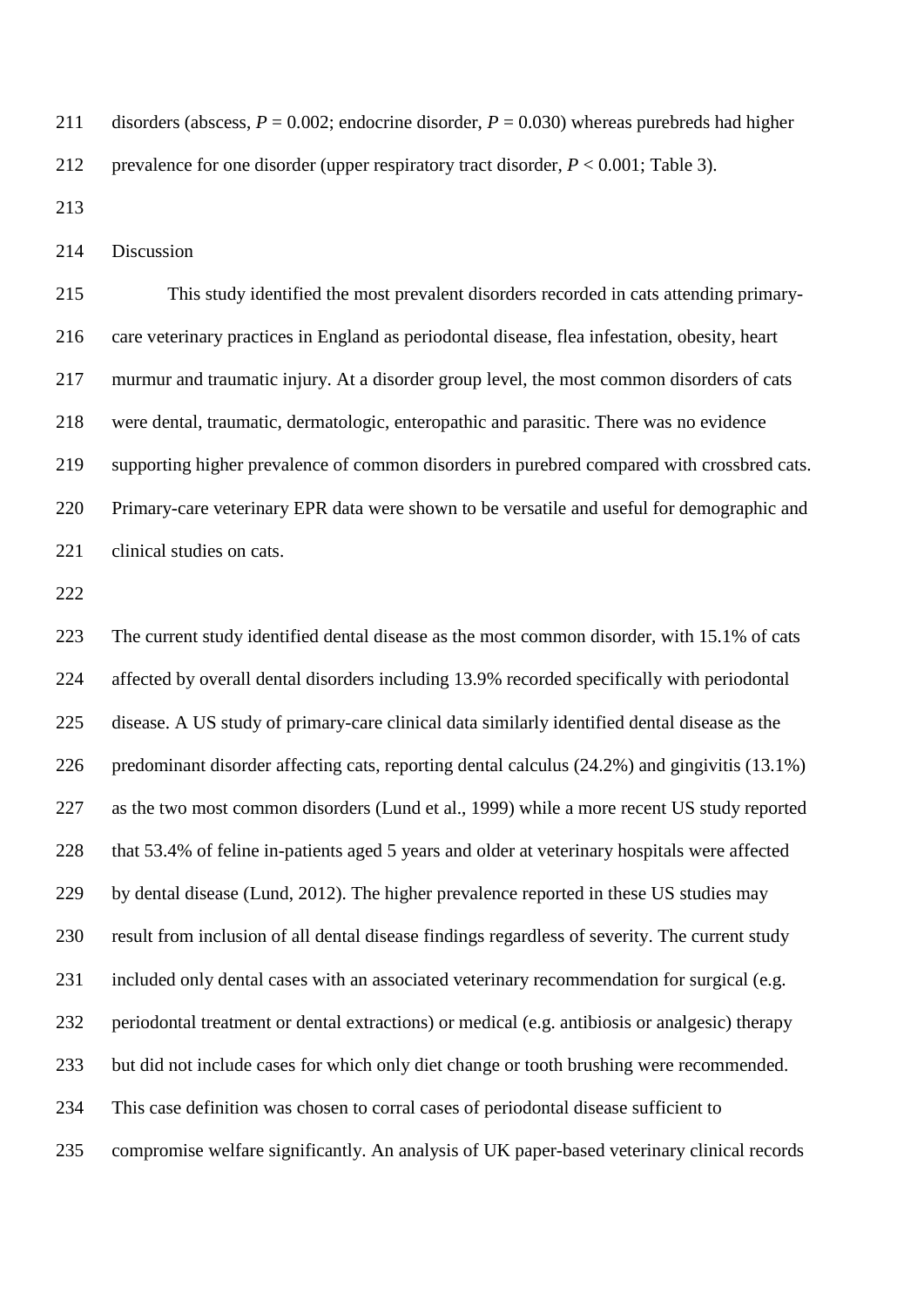identified dental calculus, gingivitis and periodontitis in 1.9%, 0.9% and 0.9% respectively of consultations for cats, with the combined prevalence of 3.7% making dental disease the most common disorder reported [\(Edney, 1997\)](#page-16-7). Dental disease is not a new disorder of cats, with 25% of skulls (*n* = 80) of cats that died before 1960 showing evidence of moderate or severe periodontal disease [\(Harvey and Alston, 1990\)](#page-17-10), and it is clear that dental disorders remain a common and important health problem in modern cats.

 Flea infestation was the second most common specific disorder identified in the current study, with 8.0% of cats affected during the study. Flea infestation was also the second most common disorder at US veterinary practices, with 9.2% of cats affected [\(Lund et](#page-17-8)  [al., 1999\)](#page-17-8) and the third most common disorder recorded during consultations in UK practices with 3.0% of consultations affected [\(Edney, 1997\)](#page-16-7). Another UK study reported 2.1% of feline consultations to show flea infestation [\(Hill et al., 2006\)](#page-17-11). By contrast, a survey specifically of flea infestation reported that 21.1% of cats at UK veterinary practices were infested, suggesting that routine general clinical examination may substantially under-estimate the true prevalence of flea infestation [\(Bond et al., 2007\)](#page-16-8). Despite significant advances in the parasiticide therapeutic armoury over recent years [\(Rust, 2005\)](#page-18-8), it is clear from the current study that flea infestation remains common in cats. As well as causing important dermatological disease in cats (Carlotti [and Jacobs, 2000\)](#page-16-9), 50% of fleas in the UK have been shown to carry at least one zoonotic pathogen [\(Shaw et al., 2004\)](#page-18-9). However, almost half of owners of cats with flea infestation were unaware of the problem [\(Bond et al., 2007\)](#page-16-8), highlighting the important role of the veterinarian to identify and control of this problem. 

 The current study categorised all cats that were overweight to any extent as *obese* and reported obesity as the third most common specific disorder, with 6.7% affected. A study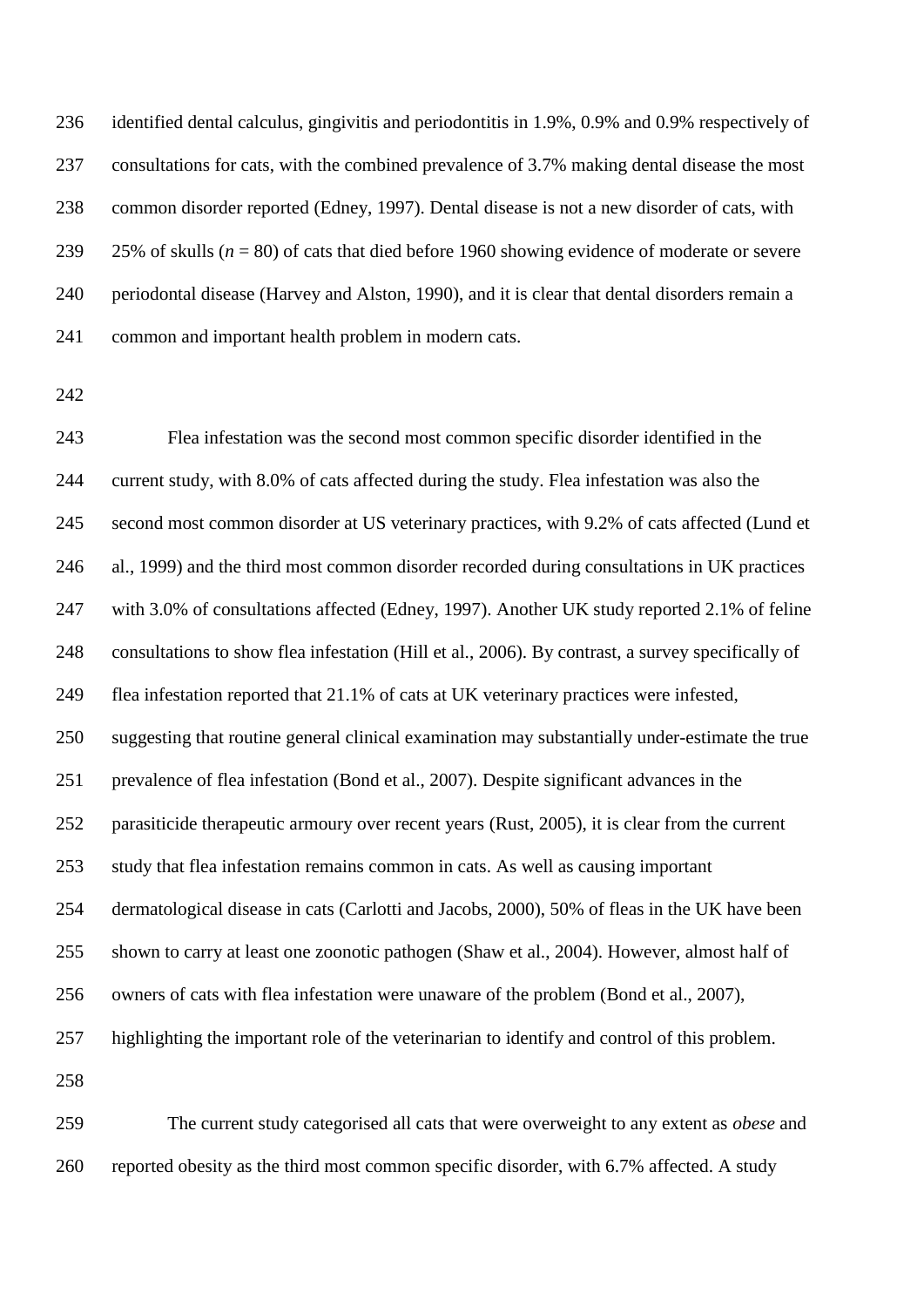specifically of obesity reported that 9.7% of cats attending UK practices were overweight and 1.8% were obese [\(Courcier et al., 2012\)](#page-16-10) while 28.7% and 6.4% of US practice-attending cats were reported as overweight and obese respectively [\(Lund et al., 2005\)](#page-17-12). A study of French cats presented for vaccination reported that 19.0% were overweight and 7.8% were obese [\(Colliard et al., 2009\)](#page-16-11). Precise classification of obesity in cats is problematic because human adiposity classification methods, such as body mass index, are poorly defined for cats [\(German, 2006\)](#page-17-13). The current study was not designed to specifically examine obesity and the results suggest that true obesity may be substantially under-reported in primary-care practice. Given known associations with important diseases including diabetes mellitus [\(Prahl et al.,](#page-18-10)  [2007\)](#page-18-10), urolithiasis [\(Lekcharoensuk et al., 2001\)](#page-17-14) and hepatic lipidosis [\(Center et al., 2000\)](#page-16-12), primary-care veterinarians should remain vigilant for obesity in their feline caseloads.

 Traumatic injuries and abscesses are important disorders in cats and their prevalence may relate to varying levels of outdoor access. In the UK, over 90% of pet cats have daily outdoor access [\(Murray and Gruffydd-Jones, 2012\)](#page-18-11) compared with 80% in Australia [\(Toribio](#page-19-2)  [et al., 2009\)](#page-19-2) and 50-60% in the US [\(Rochlitz, 2005\)](#page-18-12). Traumatic injury was the second most common disorder group in the current study, with 12.9% of cats having at least one trauma- related event while 6.5% of cats were reported to have at least one abscess-related event. The prevalence of abscesses and cat bite injuries were reported as 6.5% and 4.7% of US practice- attending cats, respectively [\(Lund et al., 1999\)](#page-17-8). Abscesses, animal bites and road traffic accidents were recorded among 3.3%, 2.2% and 1.4% of UK feline consultations, respectively [\(Edney, 1997\)](#page-16-7). Trauma was the most common claim recorded for insured cats in Sweden, with an incidence rate of 1.7 per 100 cat years at risk [\(Egenvall et al., 2010\)](#page-16-13). The current study did not collect information on cats' indoor versus outdoor time budgets but outdoor access is known to increase the risk of fighting or accidental injuries in cats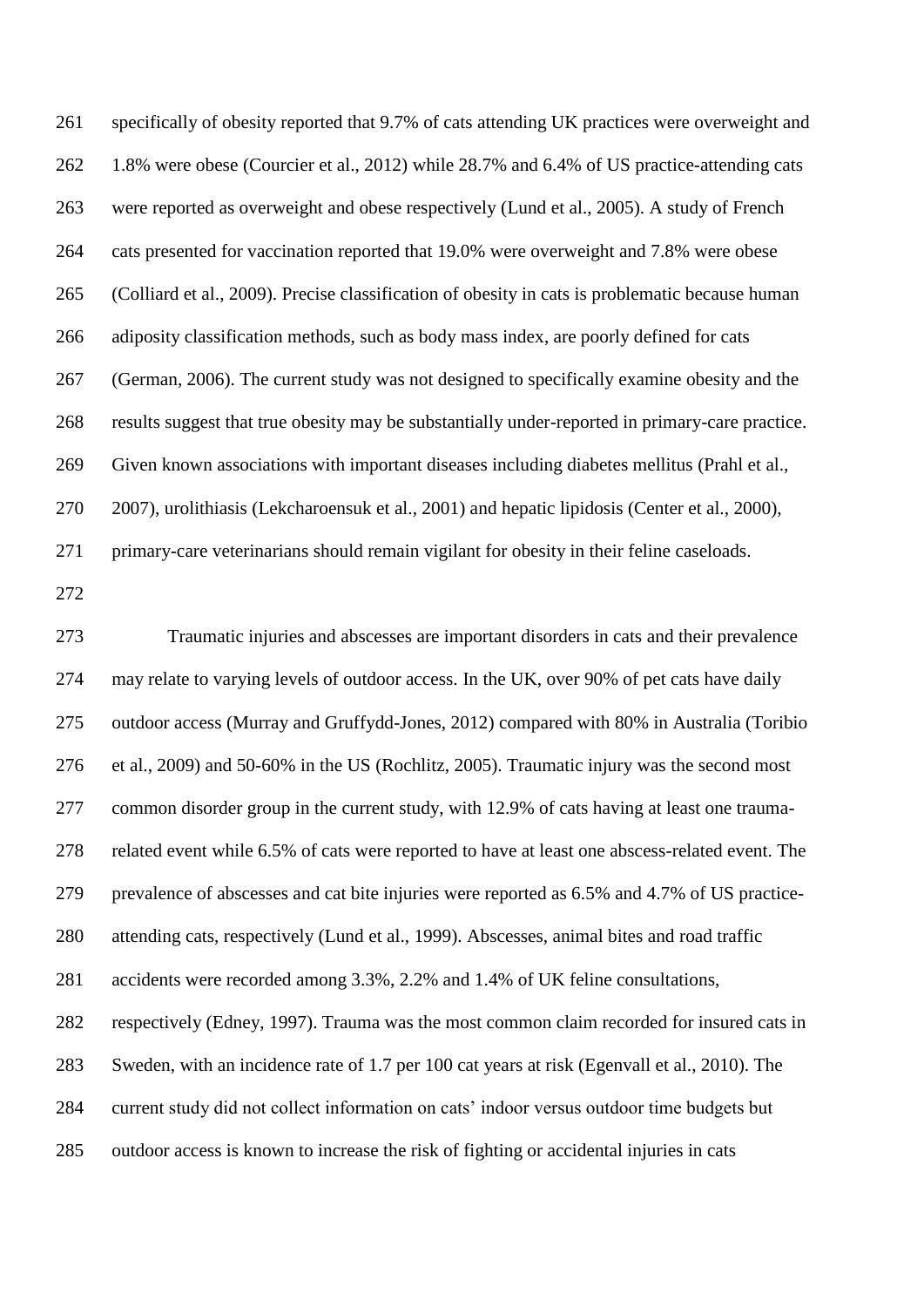[\(Buffington, 2002\)](#page-16-14). However, there is no consensus that restriction to an indoor lifestyle improves feline welfare overall because it may lack enriching environmental features [\(Ellis,](#page-17-15)  [2009\)](#page-17-15).

 This study tested the hypothesis that purebred cats have greater predisposition to common disorders than crossbred cats. This hypothesis was based on the hybrid vigour phenomenon that is widely accepted in production species and that describes superior viability, production and fecundity of crossbred progeny compared with their purebred parents (Dechow et al., 2007; Nicholas, 2010). Hybrid status has been reported to be positively associated with longevity in dogs [\(O'Neill et al., 2013a\)](#page-18-4) but limited evidence was shown to support an association with the prevalence of common disorders in dogs [\(O'Neill et al., 2014\)](#page-18-13). In the current study, purebred and crossbred cats differed neither in the proportions with at least one disorder recorded nor the disorder count per cat. Among the twenty most-prevalent recorded disorders, crossbreds showed a higher prevalence for two disorders and purebreds had a higher prevalence for one disorder. Similarly, among the twenty most-prevalent mid-level disorders, crossbreds had higher prevalence for two disorders while purebreds had higher prevalence for one disorder. These results fail to support the hypothesis of overall higher prevalence of common disorders in purebred compared with crossbred cats. However, there were some notable exceptions identified that call for future exploration. Purebred cats showed a substantially lower prevalence of hyperthyroidism compared with crossbred cats (0.5% (95% CI: 0.1-1.9) versus 3.2 (2.7-3.9)), concurring with a previous report in UK cats [\(Wakeling et al., 2009\)](#page-19-3). Purebred cats also had a lower prevalence of abscesses compared with crossbred cats (2.4% (95% CI: 1.3-4.5) versus 7.0 (6.2-8.0)) which could reflect differing lifestyles, with crossbred cats having more outdoors access that increases opportunity for misadventure [\(Rochlitz, 2003\)](#page-18-14). Conversely, the higher prevalence of coat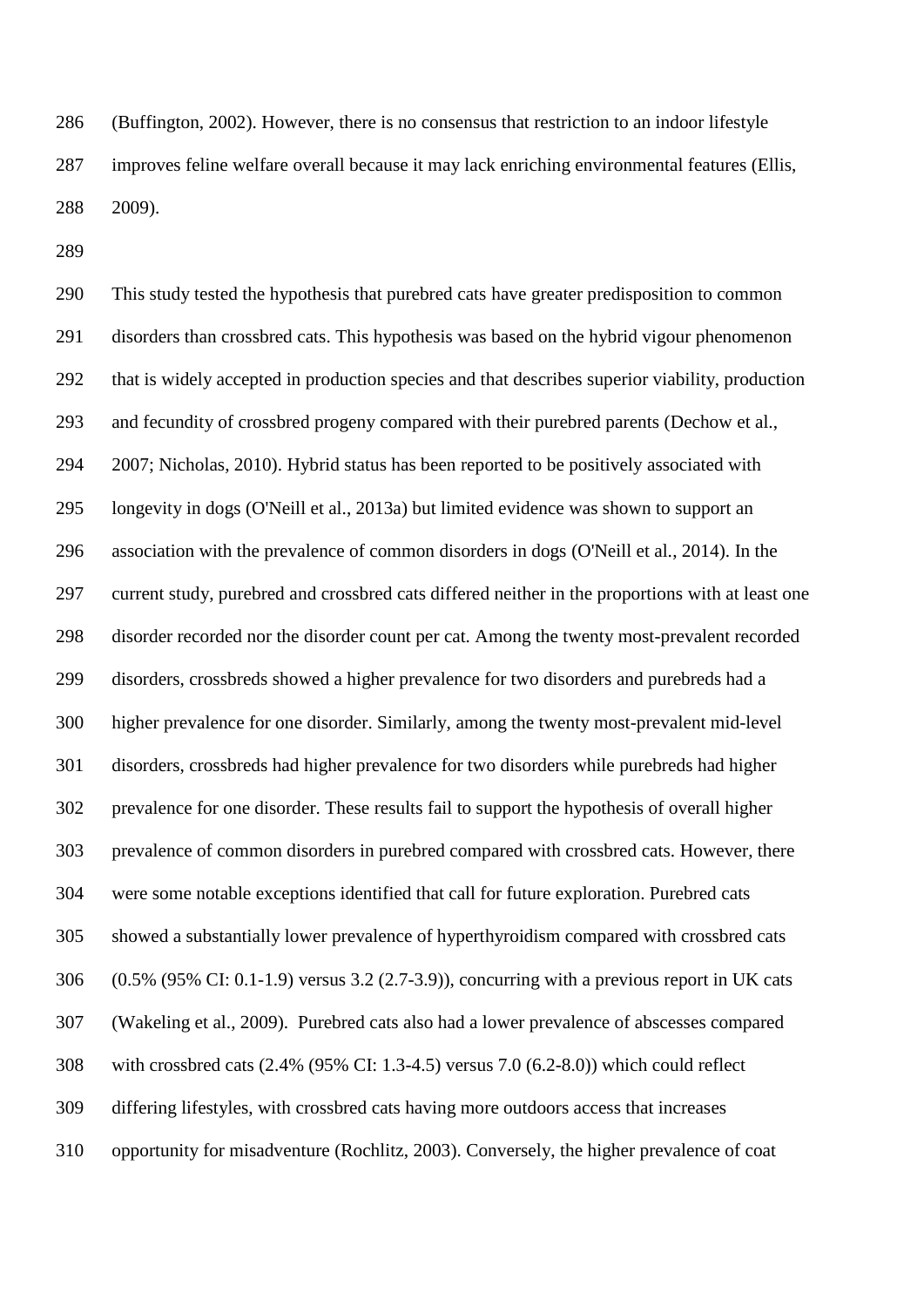disorders in purebred compared with crossbred cats (5.6% (95% CI: 2.9-8.2) versus 2.2% (1.7-2.7)) may stem from the tendency for many pure cat breeds to have a long haircoat with a consequent increased predisposition to coat disorders [\(Scott and Paradis, 1990\)](#page-18-15). These findings offer opportunities to explore the aetiology of these disorders by comparing genetic and environmental risk factors between purebred and crossbred cats. Characterising the predispositions of individual breeds to disorders may additionally reveal the role of purebred status in feline health and warrants future breed-based studies [\(Buffington, 2002;](#page-16-14) [Bessant,](#page-16-4)  [2009\)](#page-16-4).

 The current study had some limitations. The participating practices formed a single veterinary group and may sub-optimally represent all veterinary practices in England. 322 VetCompass<sup>6</sup> continues to recruit practices and future studies will increasingly represent overall UK veterinary practices. The quality and validity of EPR recording relied on the clinical acumen and note-making of the individual practitioners. Many of the disorder terms extracted during this study were presenting signs (e.g. lameness) that were being used *in lieu* of full clinical diagnoses and may reflect clinical acceptability of initial empirical treatment protocols in common presentations without the temporal and financial costs of reaching a full clinical diagnosis. The inclusion of the first sign listed for disorders characterised with multiple presenting sign terms (e.g. 'vomiting and diarrhoea') may have skewed the reported prevalence values of these disorders at the diagnosis-level but should not have misrepresented the values reported in grouped mid-level reporting. Some purebred and crossbred cats may have been misclassified in the EPR data. The count of cats from specific pure breeds was insufficient for statistically reliable breed-based analyses.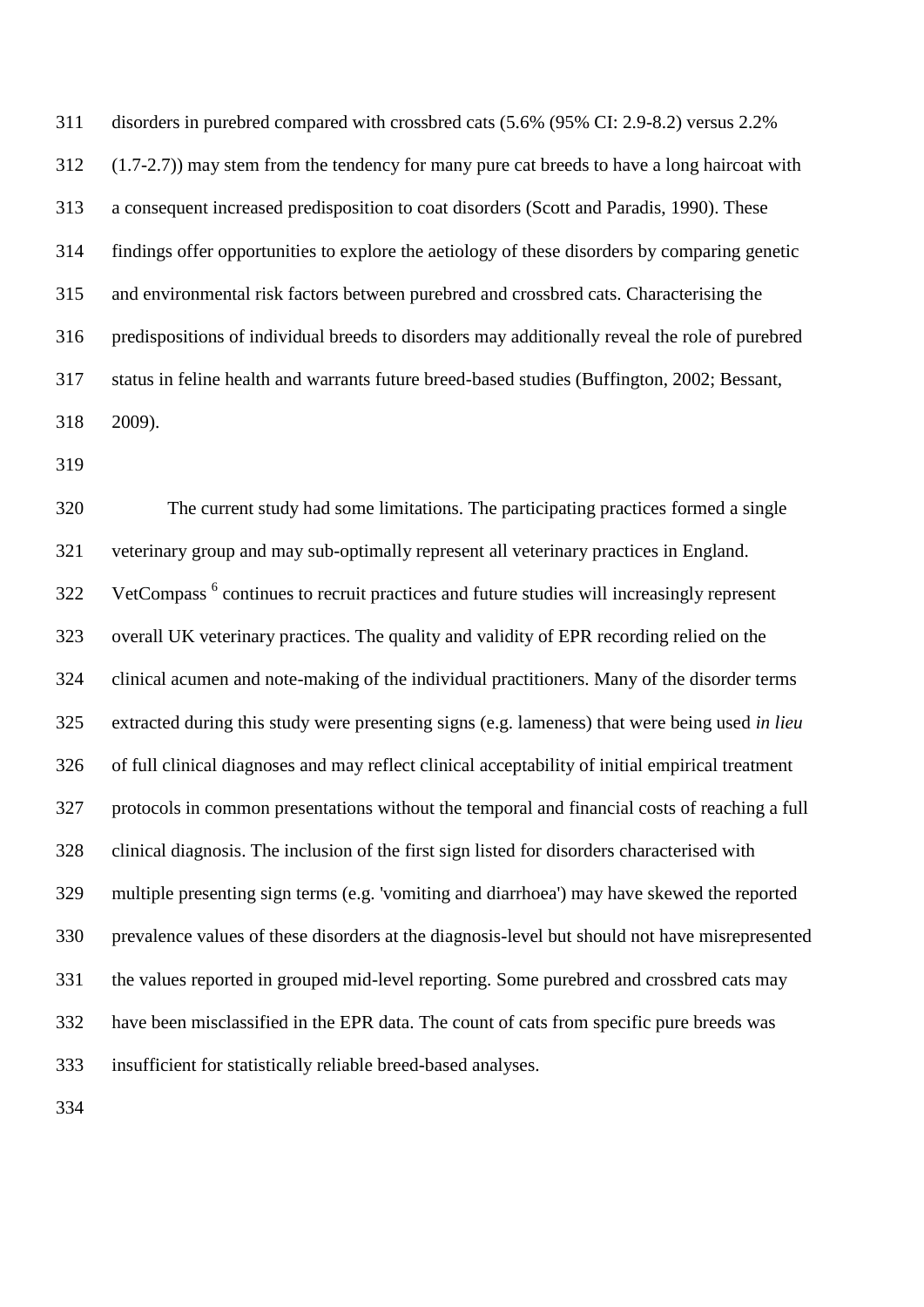Conclusions

| 336 | This study reported the most prevalent disorders in cats as periodontal disease, flea           |
|-----|-------------------------------------------------------------------------------------------------|
| 337 | infestation, obesity, heart murmur and traumatic injury, and will assist veterinarians to focus |
| 338 | on the common disorders of cats. Purebred cats did not show higher prevalence of common         |
| 339 | disorders than crossbred cats. Primary-care veterinary clinical data were useful for            |
| 340 | epidemiologic studies on cats.                                                                  |
| 341 |                                                                                                 |
| 342 | Conflict of interest statement                                                                  |
| 343 | None of the authors has any financial or personal relationships that could                      |
| 344 | inappropriately influence or bias the content of the paper.                                     |
| 345 |                                                                                                 |
| 346 | Acknowledgements                                                                                |
| 347 | Support by the Royal Society for the Prevention of Cruelty to Animals (RSPCA) for               |
| 348 | this study is gratefully acknowledged. We thank Peter Dron (RVC) for VetCompass database        |
| 349 | $6$ development and Noel Kennedy (RVC) for software and programming development. We             |
| 350 | are indebted to the Medivet Veterinary Partnership and other UK practices and clients for       |
| 351 | participating in VetCompass <sup>6</sup> .                                                      |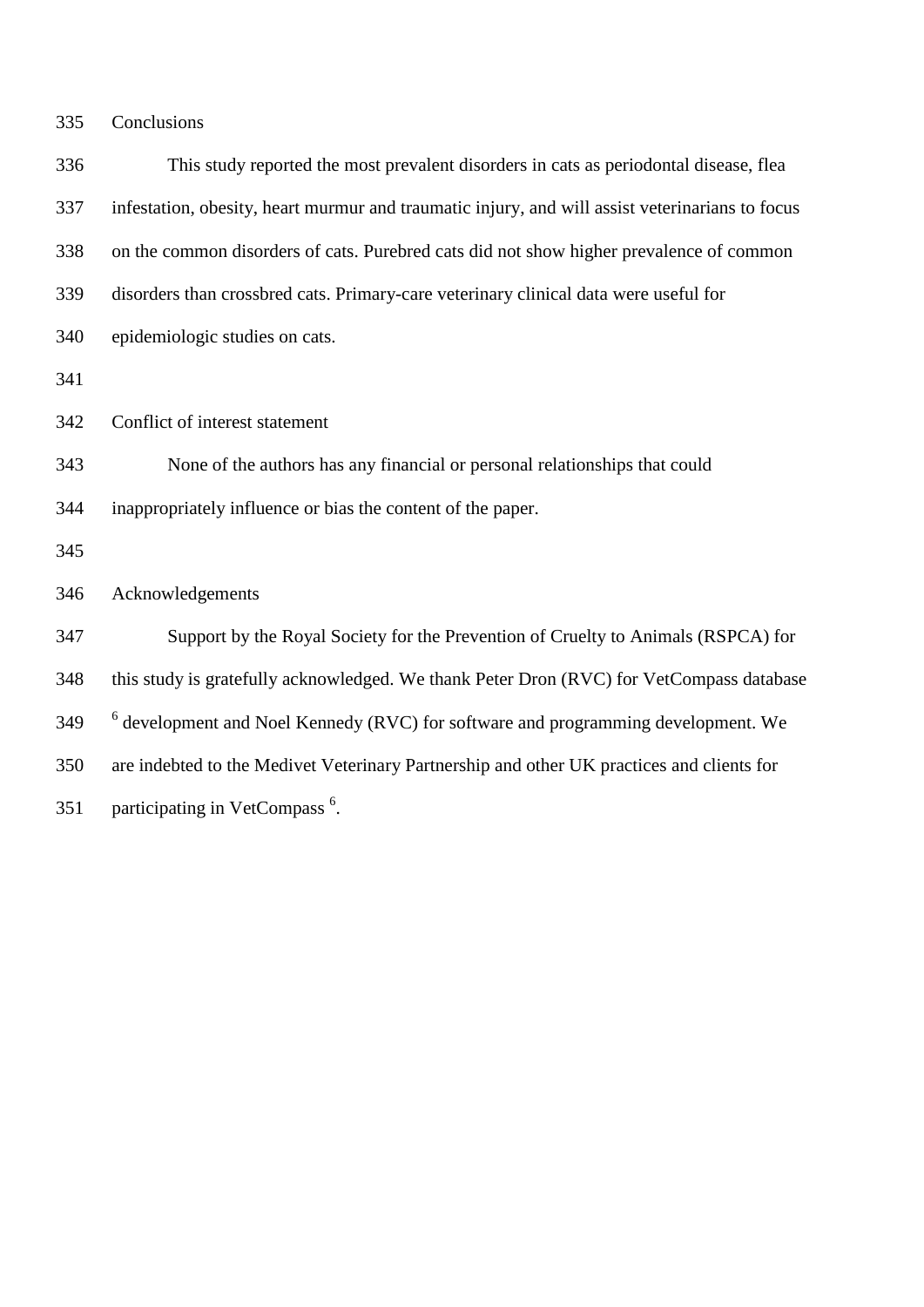### **References**

- <span id="page-16-6"></span> Agresti, A., Coull, B.A., 1998. Approximate is better than "exact" for interval estimation of binomial proportions. The American Statistician 52, 119-126.
- <span id="page-16-5"></span> Aickin, M., Gensler, H., 1996. Adjusting for multiple testing when reporting research results: the Bonferroni vs Holm methods. American Journal of Public Health 86, 726-728.
- <span id="page-16-3"></span> Bateson, P., 2010. Independent inquiry into dog breeding. University of Cambridge, Cambridge.
- <span id="page-16-8"></span><span id="page-16-4"></span>Bessant, C., 2009. Breed-related disorders of cats. The SPVS Review, 56-58.
- Bond, R., Riddle, A., Mottram, L., Beugnet, F., Stevenson, R., 2007. Survey of flea
- infestation in dogs and cats in the United Kingdom during 2005. Veterinary Record 160, 503- 506.
- <span id="page-16-14"></span> Buffington, C.A.T., 2002. External and internal influences on disease risk in cats. Journal of the American Veterinary Medical Association 220, 994-1002.
- <span id="page-16-9"></span> Carlotti, D.N., Jacobs, D.E., 2000. Therapy, control and prevention of flea allergy dermatitis in dogs and cats. Veterinary Dermatology 11, 83-98.
- <span id="page-16-12"></span>Center, S.A., Harte, J., Watrous, D., Reynolds, A., Watson, T.D.G., Markwell, P.J.,
- Millington, D.S., Wood, P.A., Yeager, A.E., Erb, H.N., 2000. The clinical and metabolic effects of rapid weight loss in obese pet cats and the influence of supplemental oral L-carnitine. Journal of Veterinary Internal Medicine 14, 598-608.
- <span id="page-16-1"></span> Chandler, E.A., Gaskell, C.J., Gaskell, R.M., 2007. Feline Medicine and Therapeutics. Blackwell, Oxford.
- <span id="page-16-11"></span>Colliard, L., Paragon, B.M., Lemuet, B., Bénet, J.J., Blanchard, G., 2009. Prevalence and risk
- factors of obesity in an urban population of healthy cats. Journal of Feline Medicine and Surgery 11, 135-140.
- <span id="page-16-10"></span>Courcier, E.A., Mellor, D.J., Pendlebury, E., Evans, C., Yam, P.S., 2012. An investigation
- into the epidemiology of feline obesity in Great Britain: results of a cross-sectional study of 47 companion animal practises. Veterinary Record 171, 560.
- <span id="page-16-0"></span>Driscoll, C.A., Menotti-Raymond, M., Roca, A.L., Hupe, K., Johnson, W.E., Geffen, E.,
- Harley, E.H., Delibes, M., Pontier, D., Kitchener, A.C., and others., 2007. The Near Eastern origin of cat domestication. Science 317, 519-523.
- <span id="page-16-2"></span> Drobatz, K.J., Costello, M.F., 2010. Feline emergency and critical care medicine. Wiley-Blackwell, Oxford.
- <span id="page-16-7"></span> Edney, A.T.B. 1997. An observational study of presentation patterns in companion animal veterinary practices in England, PhD. University of London.
- <span id="page-16-13"></span>Egenvall, A., Bonnett, B.N., Häggström, J., Ström Holst, B., Möller, L., Nødtvedt, A., 2010.
- Morbidity of insured Swedish cats during 1999 to 2006 by age, breed, sex, and diagnosis.
- Journal of Feline Medicine and Surgery 12, 948-959.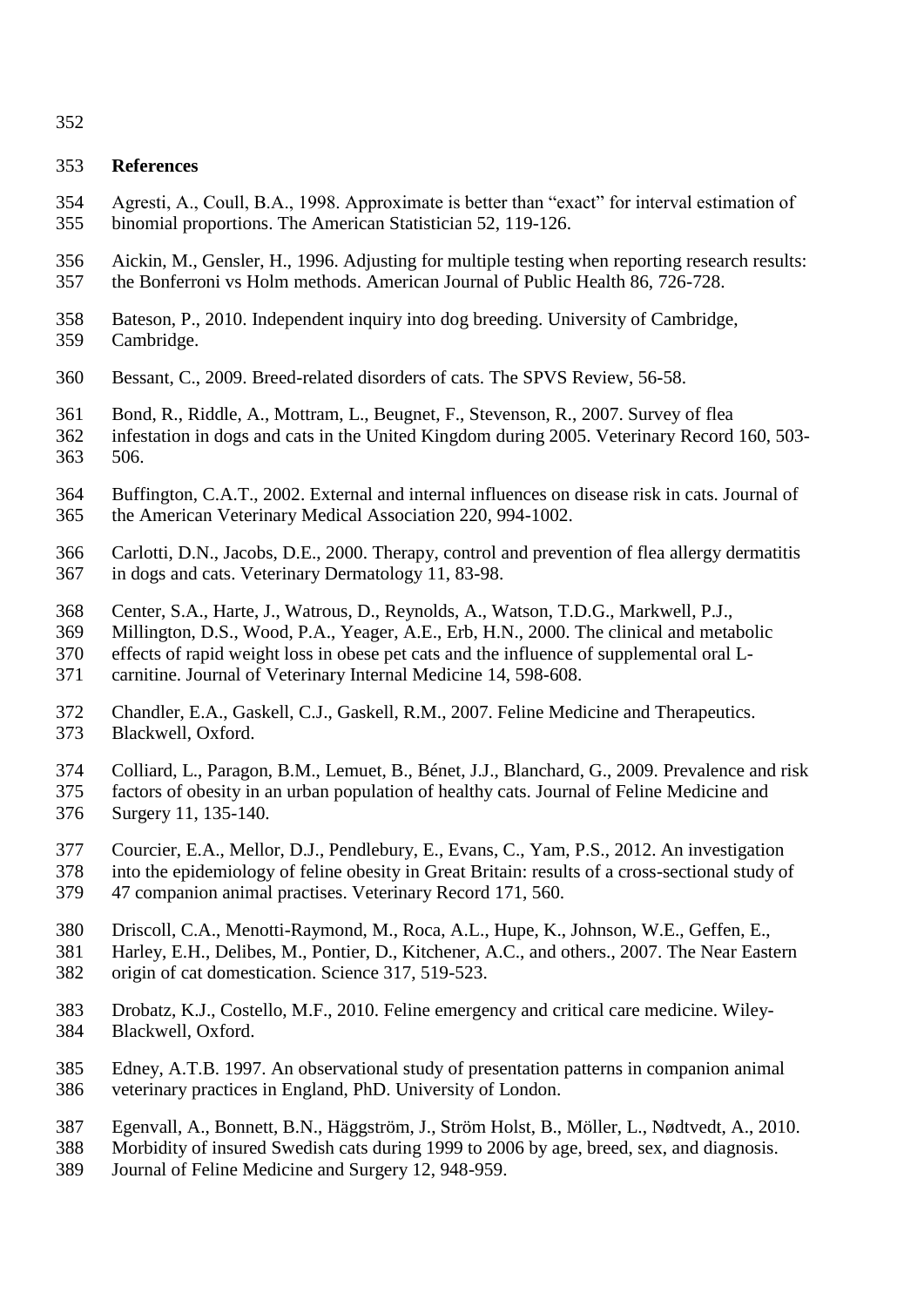- <span id="page-17-15"></span> Ellis, S.L., 2009. Environmental enrichment: practical strategies for improving feline welfare. Journal of Feline Medicine and Surgery 11, 901-912.
- <span id="page-17-13"></span> German, A.J., 2006. The growing problem of obesity in dogs and cats. The Journal of Nutrition 136, 1940S-1946S.
- <span id="page-17-0"></span>Gough, A., 2007. Differential Diagnosis in Small Animal Medicine. Blackwell, Oxford.
- <span id="page-17-3"></span> Gough, A., Thomas, A., 2010. Breed Predispositions to Disease in Dogs and Cats. Wiley-Blackwell, Chicester, West Sussex.
- <span id="page-17-4"></span> Gunn-Moore, D., Bessant, C., Malik, R., 2008. Breed-related disorders of cats. Journal of Small Animal Practice 49, 167-168.
- <span id="page-17-10"></span> Harvey, C.E., Alston, W.E., 1990. Dental diseases in cat skulls acquired before 1960. In: Proceedings of the Veterinary Dental Forum, pp. 41-44.
- <span id="page-17-11"></span>Hill, P.B., Lo, A., Eden, C.A., Huntley, S., Morey, V., Ramsey, S., Richardson, C., Smith,
- D.J., Sutton, C., Taylor, M.D., and others., 2006. Survey of the prevalence, diagnosis and
- treatment of dermatological conditions in small animals in general practice. Veterinary
- Record 158, 533-539.
- <span id="page-17-2"></span> ICC, 2013. Inherited disorders in cats. [http://www.icatcare.org/advice/cat-breeds/inherited-](http://www.icatcare.org/advice/cat-breeds/inherited-disorders-cats)[disorders-cats](http://www.icatcare.org/advice/cat-breeds/inherited-disorders-cats) (accessed December 10 2013).
- <span id="page-17-5"></span>Kearsley-Fleet, L., O'Neill, D.G., Volk, H.A., Church, D.B., Brodbelt, D.C., 2013.
- Prevalence and risk factors for canine epilepsy of unknown origin in the UK. Veterinary Record 172, 338.
- <span id="page-17-7"></span> Kirkwood, B.R., Sterne, J.A.C., 2003. Essential Medical Statistics. Blackwell Science, Oxford.
- <span id="page-17-14"></span>Lekcharoensuk, C., Osborne, C.A., Lulich, J.P., Pusoonthornthum, R., Kirk, C.A., Ulrich,
- L.K., Koehler, L.A., Carpenter, K.A., Swanson, L.L., 2001. Association between dietary
- factors and calcium oxalate and magnesium ammonium phosphate urolithiasis in cats. Journal
- of the American Veterinary Medical Association 219, 1228-1237.
- <span id="page-17-9"></span> Lund, E., 2012. Epidemiology of periodontal disease in older cats. Veterinary Focus 22, 23- 24.
- <span id="page-17-12"></span>Lund, E.M., Armstrong, P.J., Kirk, C.A., Klausner, J.S., 2005. Prevalence and risk factors for
- obesity in adult cats from private US veterinary practices. International Journal of Applied
- <span id="page-17-8"></span>Research in Veterinary Medicine 3, 88-96.
- Lund, E.M., Armstrong, P.J., Kirk, C.A., Kolar, L.M., Klausner, J.S., 1999. Health status and
- population characteristics of dogs and cats examined at private veterinary practices in the
- United States. Journal of the American Veterinary Medical Association 214, 1336-1341.
- <span id="page-17-6"></span>Mattin, M., O'Neill, D., Church, D., McGreevy, P.D., Thomson, P.C., Brodbelt, D., 2014. An
- epidemiological study of diabetes mellitus in dogs attending first opinion practice in the UK.
- Veterinary Record 174, 349.
- <span id="page-17-1"></span>McGreevy, P.D., 2007. Breeding for quality of life. Animal Welfare 16, 125-128.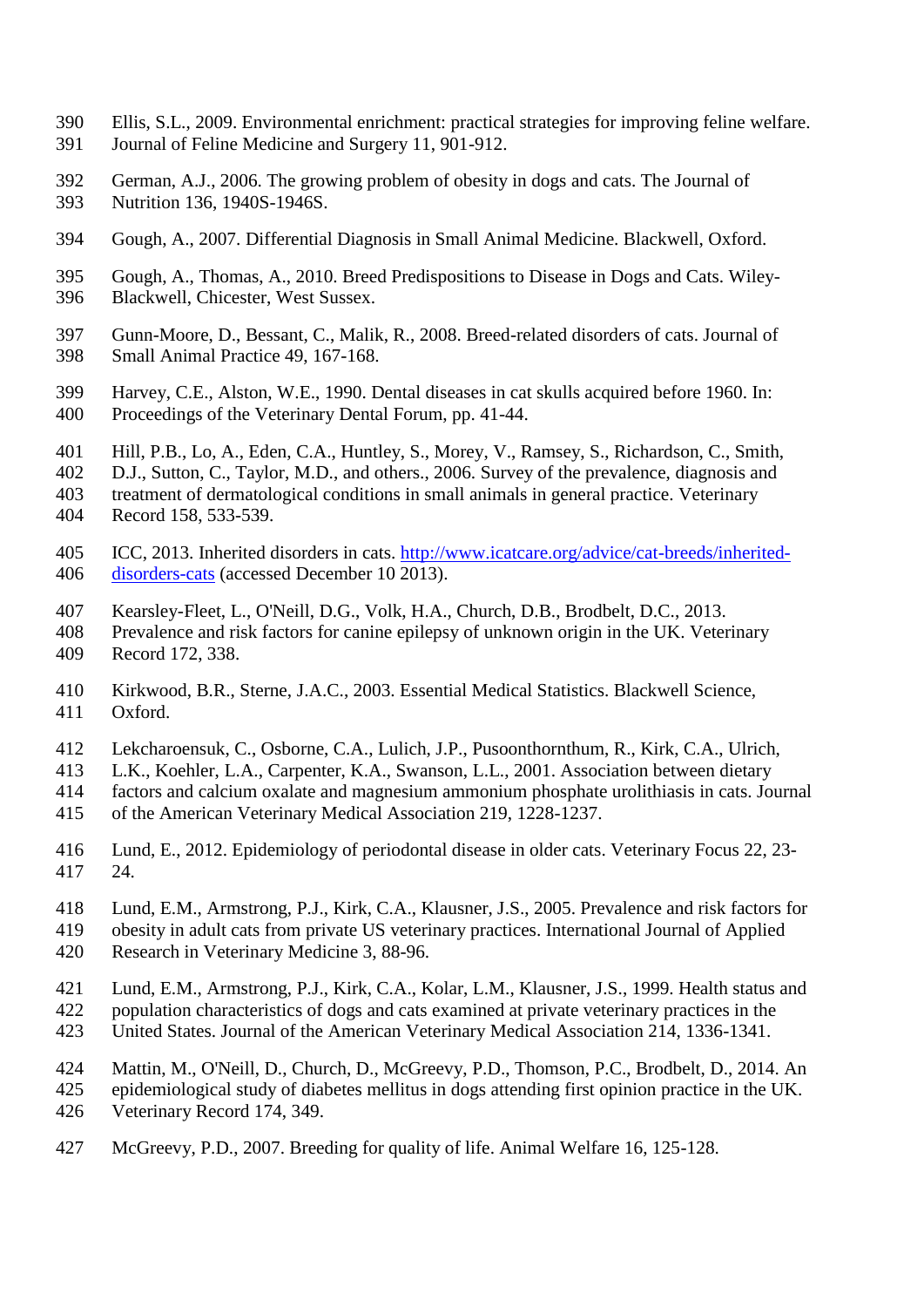- <span id="page-18-7"></span> McMillan, F.D., 2001. Rethinking euthanasia: death as an unintentional outcome. Journal of the American Veterinary Medical Association 219, 1204-1206.
- <span id="page-18-0"></span> Murray, J.K., Browne, W.J., Roberts, M.A., Whitmarsh, A., Gruffydd-Jones, T.J., 2010. Number and ownership profiles of cats and dogs in the UK. Veterinary Record 166, 163-168.
- <span id="page-18-11"></span> Murray, J.K., Gruffydd-Jones, T.J., 2012. Proportion of pet cats registered with a veterinary practice and factors influencing registration in the UK. The Veterinary Journal 192, 461-466.
- <span id="page-18-4"></span>O'Neill, D.G., Church, D.B., McGreevy, P.D., Thomson, P.C., Brodbelt, D.C., 2013a.
- Longevity and mortality of owned dogs in England. The Veterinary Journal 198, 638-643.
- <span id="page-18-13"></span>O'Neill, D.G., Church, D.B., McGreevy, P.D., Thomson, P.C., Brodbelt, D.C., 2014.
- Prevalence of disorders recorded in dogs attending primary-care veterinary practices in England. PLoS One 9, 1-16.
- <span id="page-18-5"></span>O'Neill, D.G., Elliott, J., Church, D.B., McGreevy, P.D., Thomson, P.C., Brodbelt, D.C.,
- 2013b. Chronic kidney disease in dogs in UK veterinary practices: prevalence, risk factors, and survival. Journal of Veterinary Internal Medicine 27, 814-821.
- <span id="page-18-1"></span> PFMA, 2013. Pet Population 2013.<http://www.pfma.org.uk/pet-population/> (accessed December 09 2013).
- <span id="page-18-2"></span>Pontius, J.U., Mullikin, J.C., Smith, D.R., Team, A.S., Lindblad-Toh, K., Gnerre, S., Clamp,
- M., Chang, J., Stephens, R., Neelam, B., and others., 2007. Initial sequence and comparative analysis of the cat genome. Genome Research 17, 1675-1689.
- <span id="page-18-10"></span> Prahl, A., Guptill, L., Glickman, N.W., Tetrick, M., Glickman, L.T., 2007. Time trends and risk factors for diabetes mellitus in cats presented to veterinary teaching hospitals. Journal of Feline Medicine and Surgery 9, 351-358.
- <span id="page-18-3"></span>RCVS, 2014. Recognised Specialist List 2014. [http://www.rcvs.org.uk/document-](http://www.rcvs.org.uk/document-library/recognised-specialist-list-2013/)
- [library/recognised-specialist-list-2013/](http://www.rcvs.org.uk/document-library/recognised-specialist-list-2013/) (accessed Feb 12 2014).
- <span id="page-18-14"></span> Rochlitz, I., 2003. Study of factors that may predispose domestic cats to road traffic accidents: part 1. Veterinary Record 153, 549-553.
- <span id="page-18-12"></span> Rochlitz, I., 2005. A review of the housing requirements of domestic cats (Felis silvestris catus) kept in the home. Applied Animal Behaviour Science 93, 97-109.
- <span id="page-18-8"></span> Rust, M.K., 2005. Advances in the control of Ctenocephalides felis (cat flea) on cats and dogs. Trends in Parasitology 21, 232-236.
- <span id="page-18-15"></span>Scott, D.W., Paradis, M., 1990. A survey of canine and feline skin disorders seen in a
- university practice: Small Animal Clinic, University of Montreal, Saint-Hyacinthe, Quebec (1987-1988). The Canadian Veterinary Journal [La Revue Veterinaire Canadienne] 31, 830-
- 835.
- <span id="page-18-9"></span> Shaw, S.E., Kenny, M.J., Tasker, S., Birtles, R.J., 2004. Pathogen carriage by the cat flea Ctenocephalides felis (Bouche) in the United Kingdom. Veterinary Microbiology 102, 183- 188.
- <span id="page-18-6"></span> Sleator, D.D., Endre Tarjan, R., 1983. A data structure for dynamic trees. Journal of Computer and System Sciences 26, 362-391.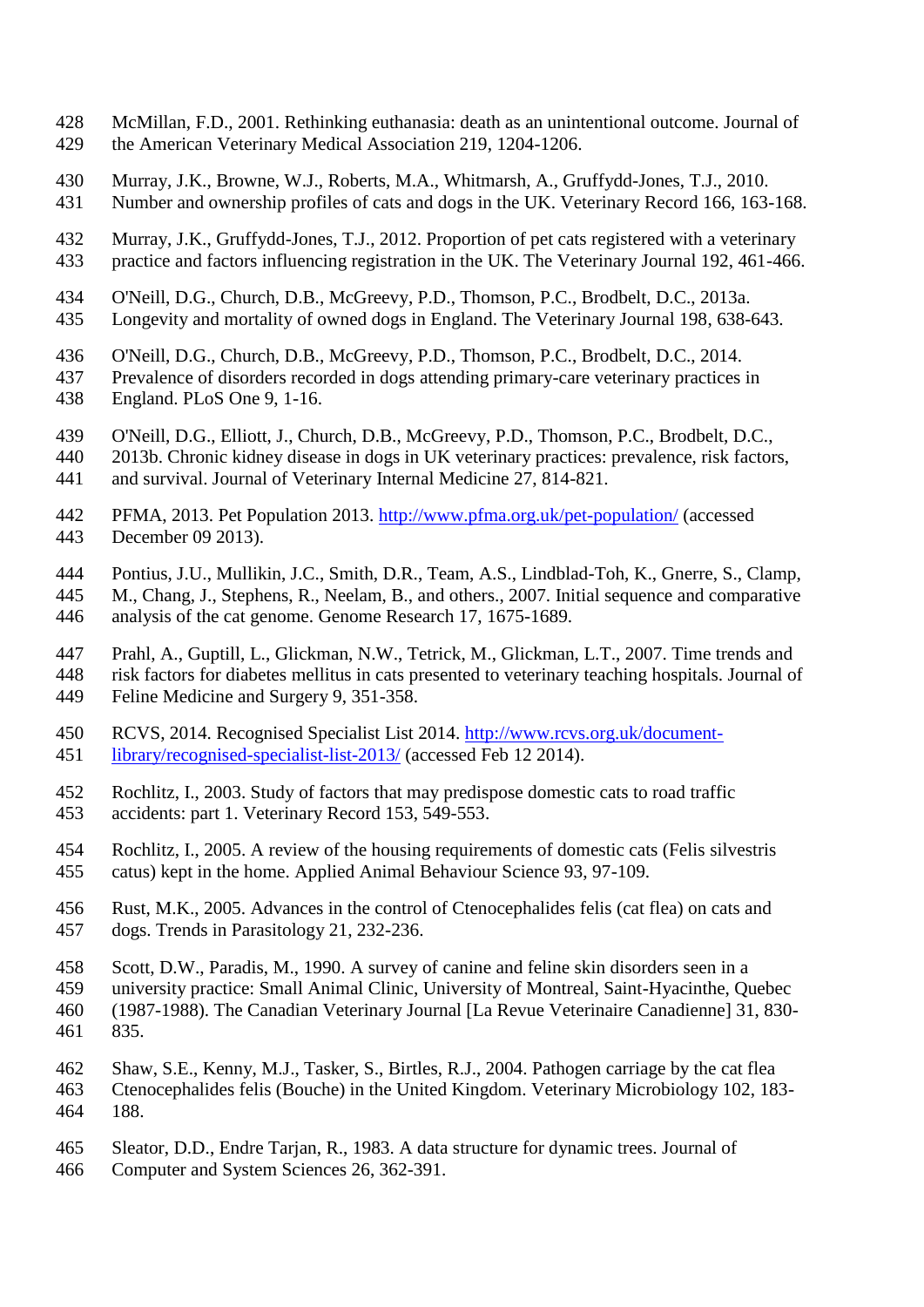- <span id="page-19-2"></span>Toribio, J.A.L.M., Norris, J.M., White, J.D., Dhand, N.K., Hamilton, S.A., Malik, R., 2009.
- Demographics and husbandry of pet cats living in Sydney, Australia: results of cross-
- sectional survey of pet ownership. Journal of Feline Medicine and Surgery 11, 449-461.
- <span id="page-19-0"></span> VetCompass, 2014. VetCompass: Health surveillance for UK companion animals. <http://www.rvc.ac.uk/VetCOMPASS/> (accessed June 17 2014).
- <span id="page-19-3"></span>Wakeling, J., Everard, A., Brodbelt, D., Elliott, J., Syme, H., 2009. Risk factors for feline
- hyperthyroidism in the UK. Journal of Small Animal Practice 50, 406-414.
- <span id="page-19-1"></span>Willard, M.D., Tvedten, H., 2004. Small Animal Clinical Diagnosis by Laboratory Methods.
- Saunders, St. Louis, Miss.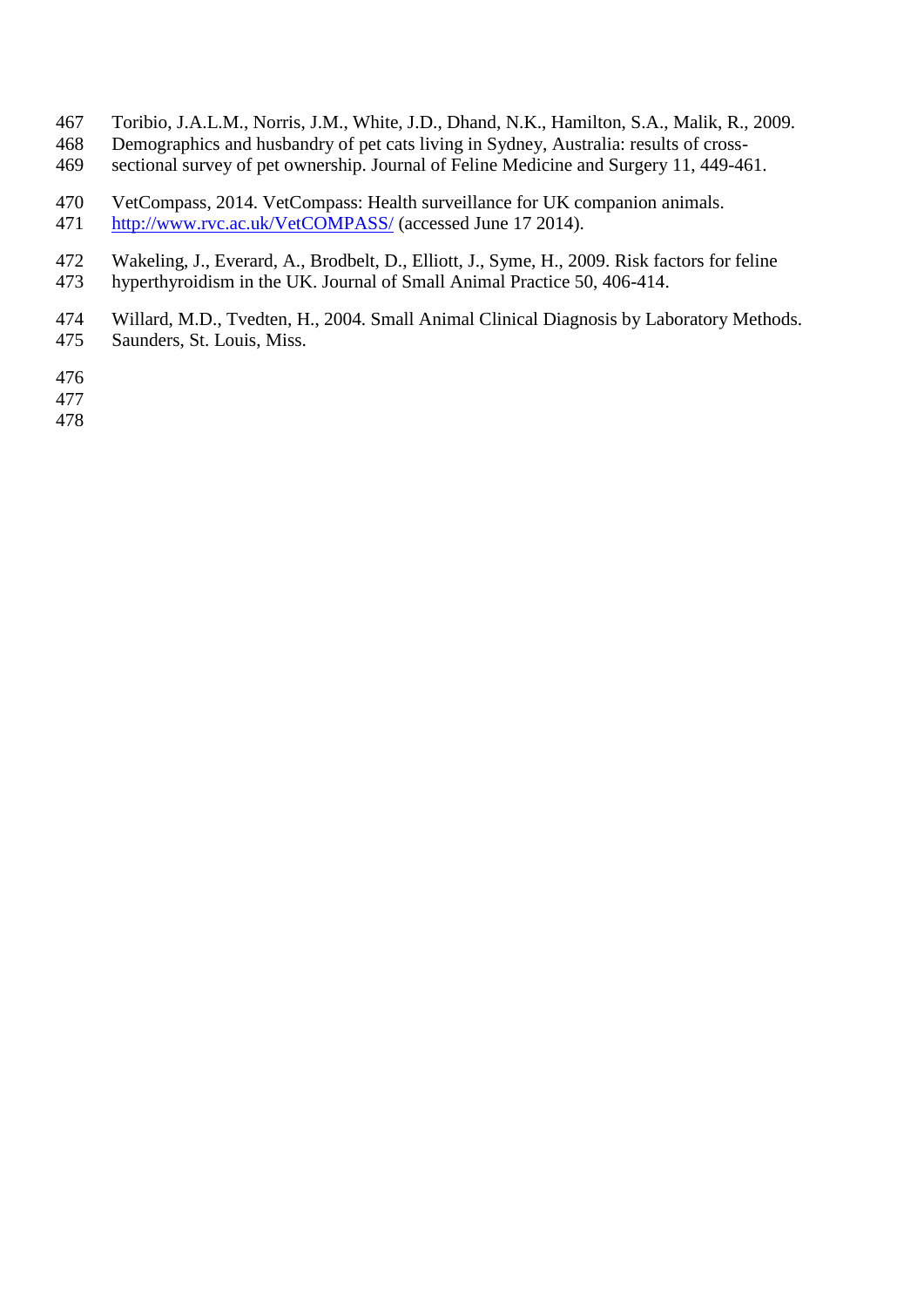# 479 **Table 1.**

480 Demographic summary of sampled cats ( $n = 3,584$ ) and VetCompass  $\frac{6}{5}$  study cats ( $n =$ 

481 142,576) with available information that attended primary veterinary practices in England

| Variable        | Category                 | Sample: No. (%) | Population, $n$ $(\%)$ |
|-----------------|--------------------------|-----------------|------------------------|
| Sex/neuter      | Female entire            | 38(1.7)         | 1,387(1.7)             |
|                 | Female neutered          | 1,065(47.6)     | 40,170 (49.7)          |
|                 | Male entire              | 34(1.5)         | 1,363(1.7)             |
|                 | Male neutered            | 1,100(49.2)     | 37,910 (46.9)          |
| Purebred status | Crossbred                | 3,202(89.5)     | 126,723 (89.0)         |
|                 | Purebred                 | 377 (10.5)      | 15,636(11.0)           |
| Popular breeds  | <b>British Shorthair</b> | 73(2.0)         | 3,380(2.4)             |
|                 | Persian                  | 50(1.4)         | 1,942(1.4)             |
|                 | Bengal                   | 38(1.1)         | 1,466(1.0)             |
|                 | <b>Burmese</b>           | 41 $(1.2)$      | 1,321(0.9)             |
|                 | Siamese                  | 22(0.6)         | 1,318(0.9)             |
|                 | Ragdoll                  | 33(0.9)         | 1,215(0.9)             |
|                 | <b>Birman</b>            | 23(0.6)         | 834 (0.6)              |
| Insurance       | Non-insured              | 1,766(71.0)     | 63,383 (70.5)          |
|                 | Insured                  | 722 (29.0)      | 26,585 (29.5)          |
| Weight (kg)     | $<$ 3.0 kg               | 255(9.9)        | 9,245(10.0)            |
|                 | $3.0 - 3.9$ kg           | 751 (29.3)      | 26,537 (28.6)          |
|                 | $4.0 - 4.9$ kg           | 814 (31.7)      | 29,788 (32.1)          |
|                 | $5.0 - 5.9$ kg           | 492 (19.2)      | 17,876 (19.2)          |
|                 | $\geq 6.0$ kg            | 254(9.9)        | 9,474(10.2)            |
| Age (years)     | $<1.0$                   | 703 (20.7)      | 24,652 (20.3)          |
|                 | $1.0 - 2.9$              | 652(19.2)       | 23,376 (19.2)          |
|                 | $3.0 - 5.9$              | 560 (16.5)      | 20,508 (16.9)          |
|                 | $6.0 - 8.9$              | 448 (13.2)      | 14,731 912.1)          |
|                 | 9.0-11.9                 | 353 (10.4)      | 12,690(10.4)           |
|                 | 12.0-14.9                | 346 (10.2)      | 12,567 (10.3)          |
|                 | 15.0-17.9                | 234(6.9)        | 9,329(7.7)             |
|                 | $\geq$ 18.0              | 98 (2.9)        | 3,888 (3.2)            |

482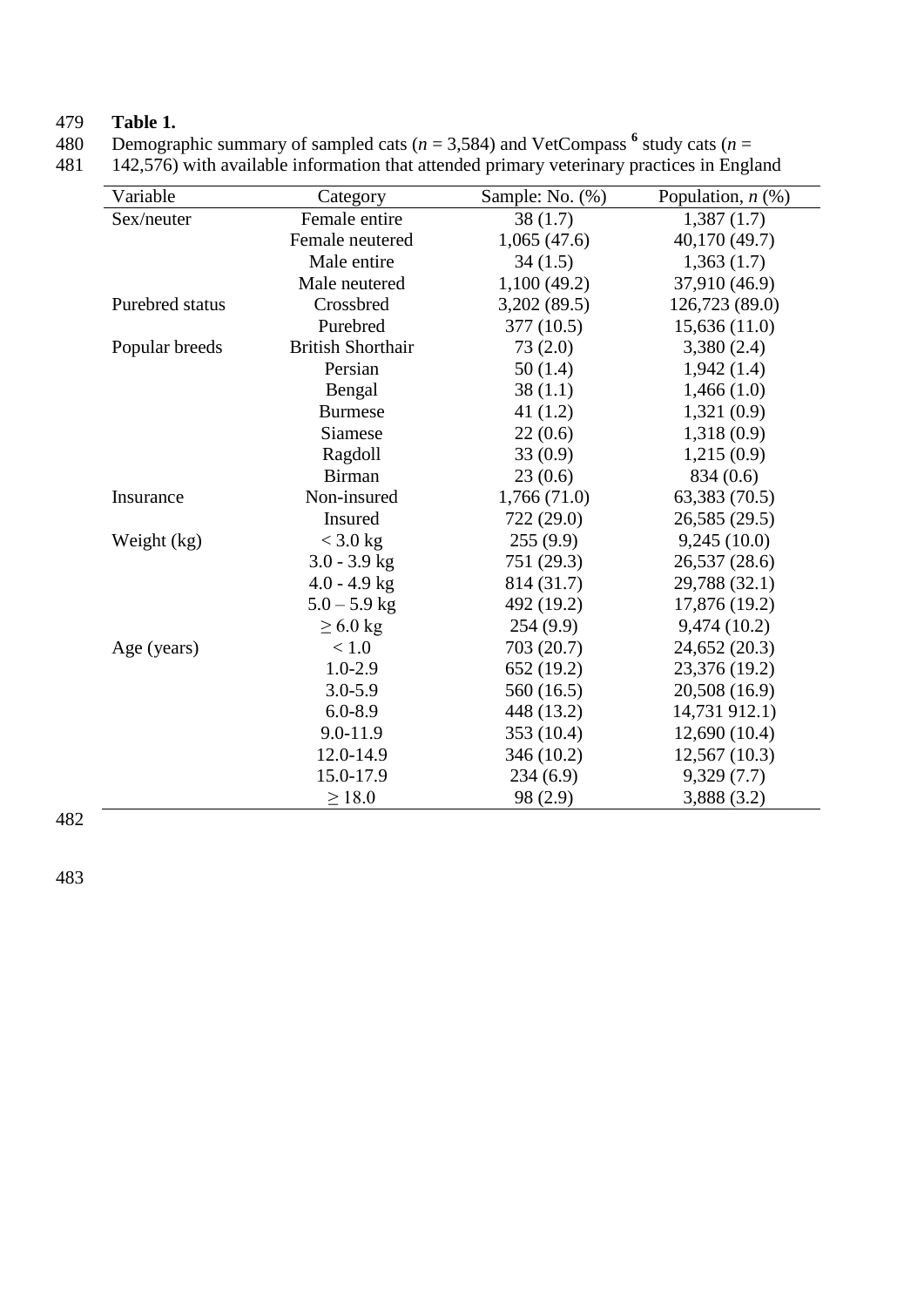## 484 **Table 2.**

Prevalence values for the most frequent disorders recorded in cats overall (purebreds only and crossbreds only) that attended primary veterinary 486 practices in England. *P* values (Holm-adjusted) represent comparison between purebreds and crossbreds.

|                                      |     | Overall           |             | Purebred       |             | Crossbred          |             |                  |
|--------------------------------------|-----|-------------------|-------------|----------------|-------------|--------------------|-------------|------------------|
| Disorder term <sup>a</sup>           | No. | Prevalence $\%$ ) | 95% CI      | Prevalence (%) | 95% CI      | Prevalence $(\% )$ | 95% CI      | $\boldsymbol{P}$ |
| Periodontal disease                  | 499 | 13.9              | 12.5-15.4   | 15.6           | 11.7-19.6   | 13.7               | 12.2-15.2   | 1.000            |
| Flea infestation                     | 285 | 8.0               | $7.0 - 8.9$ | 5.0            | $3.0 - 7.1$ | 8.3                | $7.3 - 9.4$ | 0.108            |
| Obesity                              | 239 | 6.7               | $5.7 - 7.6$ | 5.0            | $2.7 - 7.4$ | 6.9                | 5.9-7.9     | 1.000            |
| Heart murmur                         | 179 | 5.0               | $4.1 - 5.8$ | 4.2            | $2.2 - 6.3$ | 5.1                | $4.2 - 5.9$ | 1.000            |
| Traumatic injury                     | 164 | 4.6               | $3.8 - 5.3$ | 4.0            | $2.0 - 5.9$ | 4.7                | $3.9 - 5.4$ | 1.000            |
| Nail clip                            | 132 | 3.7               | $3.0 - 4.4$ | 5.3            | $3.4 - 7.2$ | 3.5                | $2.7 - 4.2$ | 0.504            |
| Chronic kidney failure               | 130 | 3.6               | $3.0 - 4.2$ | 4.2            | $2.2 - 6.2$ | 3.6                | $2.9 - 4.2$ | 1.000            |
| Cat bite injury                      | 129 | 3.6               | $3.0 - 4.2$ | 2.7            | $0.9 - 4.4$ | 3.7                | $3.0 - 4.4$ | 1.000            |
| Abscess (excluding cat bite abscess) | 115 | 3.2               | $2.7 - 3.7$ | 0.8            | $0.3 - 2.3$ | 3.5                | $2.9 - 4.2$ | 0.009            |
| Cat bite abscess                     | 113 | 3.2               | $2.5 - 3.8$ | 1.3            | $0.6 - 3.1$ | 3.4                | $2.8 - 4.1$ | 0.145            |
| Conjunctivitis                       | 108 | 3.0               | $2.5 - 3.5$ | 2.9            | $1.2 - 4.6$ | 3.0                | $2.5 - 3.6$ | 1.000            |
| Hyperthyroidism                      | 106 | 3.0               | $2.3 - 3.6$ | 0.5            | $0.1 - 1.9$ | 3.2                | $2.7 - 3.9$ | 0.002            |
| Vomiting                             | 104 | 2.9               | $2.4 - 3.4$ | 3.2            | $1.4 - 5.0$ | 2.9                | $2.3 - 3.4$ | 1.000            |
| Urinary tract infection              | 95  | 2.7               | $2.2 - 3.2$ | 2.9            | $1.2 - 4.7$ | 2.6                | $2.1 - 3.1$ | 1.000            |
| Diarrhoea                            | 94  | 2.6               | $2.1 - 3.1$ | 3.4            | $1.6 - 5.3$ | 2.5                | $2.0 - 3.0$ | 1.000            |
| Coat disorder                        | 91  | 2.5               | $2.0 - 3.1$ | 5.6            | $2.9 - 8.2$ | 2.2                | $1.7 - 2.7$ | < 0.001          |
| Wound                                | 82  | 2.3               | $1.7 - 2.8$ | 1.9            | $0.9 - 3.8$ | 2.3                | 1.9-2.9     | 1.000            |
| Degenerative joint disease           | 73  | 2.0               | $1.5 - 2.6$ | 2.7            | $1.4 - 4.8$ | 2.0                | $1.5 - 2.5$ | 1.000            |
| Flea bite hypersensitivity           | 68  | 1.9               | $1.5 - 2.3$ | 0.5            | $0.1 - 1.9$ | 2.1                | $1.6 - 2.6$ | 0.258            |
| Tooth structure disorder             | 61  | 1.7               | $1.3 - 2.1$ | 2.7            | $1.4 - 4.8$ | 1.6                | $1.2 - 2.1$ | 1.000            |

487 CI, confidence interval<br>488  $^{\circ}$  Describes the most pre

488 <sup>a</sup> Describes the most precise disorder term recorded in the electronic patient record for this event